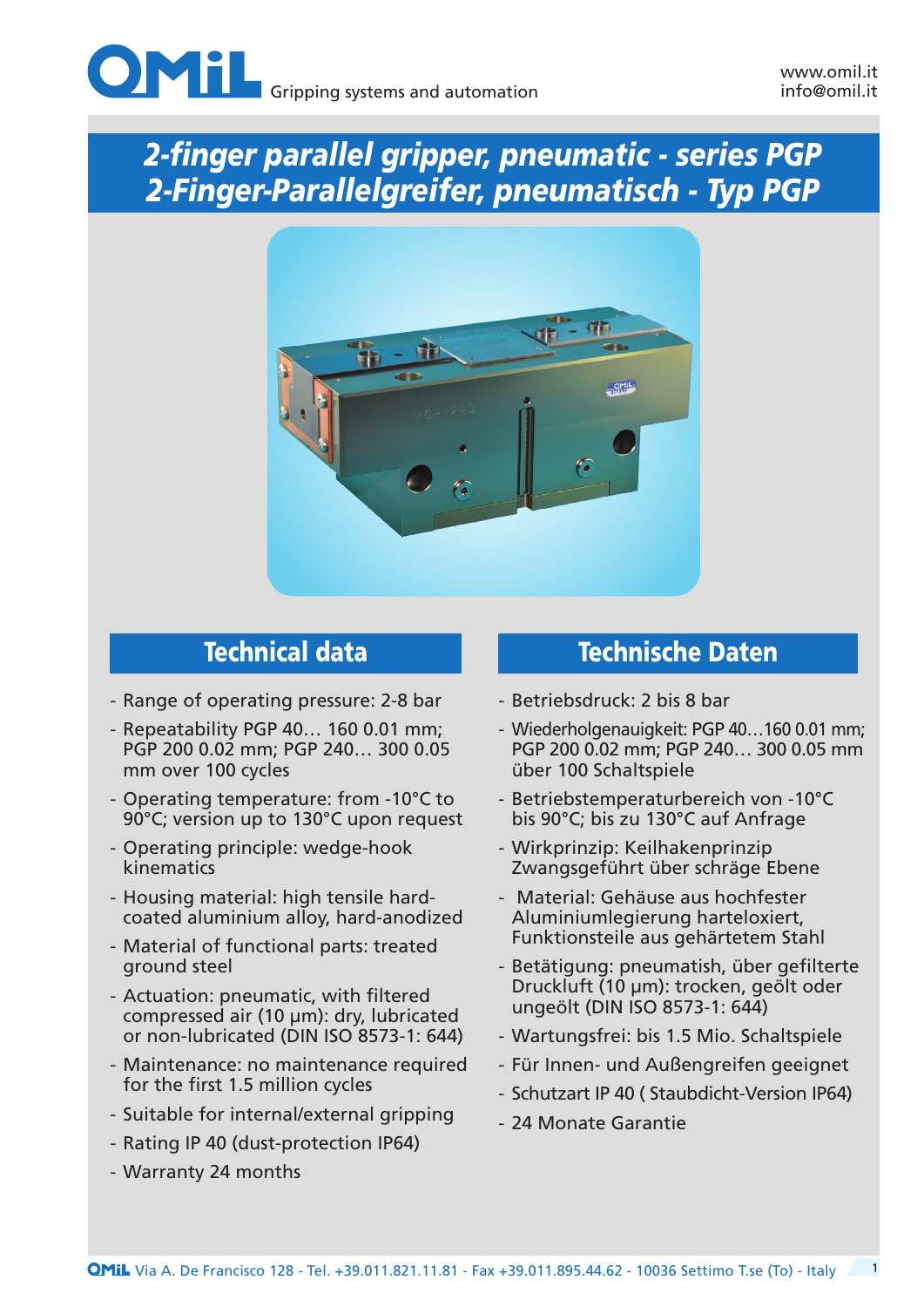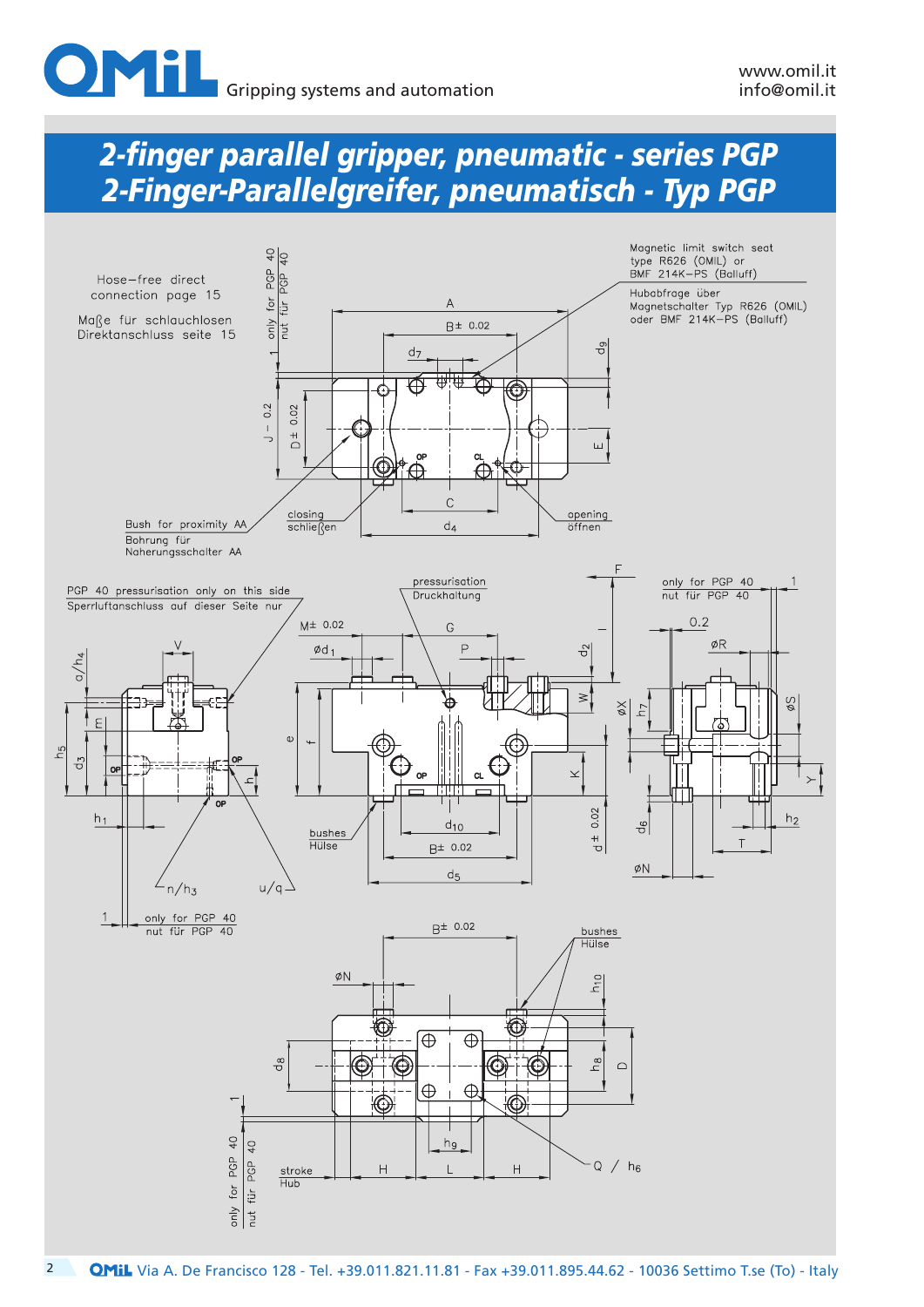

| <b>Type</b> |            | A   | B   | $\mathbf C$ | D  | E    |           | G         | н                   |                     |     | L    | M  | N               | P               | $\mathbf{o}$   | R    | S           |    | $\mathbf v$ | Y    | $\mathbf{x}$ |
|-------------|------------|-----|-----|-------------|----|------|-----------|-----------|---------------------|---------------------|-----|------|----|-----------------|-----------------|----------------|------|-------------|----|-------------|------|--------------|
| <b>Typ</b>  |            |     |     |             |    |      |           | $C1$ $C2$ |                     | $C1 + C2$           |     |      |    |                 |                 |                |      |             |    |             |      |              |
| <b>PGP</b>  | 40         | 50  | 32  | 20          | 18 | 6.8  | 21.5      |           | 14.3                |                     | 24  | 15.5 | 8  | 5               | M2.5            | M <sub>2</sub> | 4.8  | 4.8         | 14 | 7           | 16   | 2.5          |
| <b>PGP</b>  | 50         | 65  | 35  | 22.6        | 22 | 8.7  |           |           |                     | 25.5 27.5 18.9 20.1 | 30  | 18.3 | 12 | 6               | M <sub>3</sub>  | M2.5           | 5.8  | 5.8         | 18 | 10          | 22   | 3.3          |
| <b>PGP</b>  | 64         | 76  | 42  | 27          | 27 | 10   |           |           | 28.5 28.5 20.5 20.5 |                     | 36  | 21.5 | 13 | 8               | M <sub>4</sub>  | M <sub>3</sub> | 7.2  | 7.2         | 25 | 11          | 23   | 4.2          |
| <b>PGP</b>  | 80         | 96  | 52  | 37          | 32 | 12   | 37        | 37        |                     | 26.1 26.1           | 42  | 26.8 | 16 | 8               | M <sub>5</sub>  | M <sub>3</sub> | 7.4  | 9           | 15 | 13          | 26   | 5.1          |
| <b>PGP</b>  | 100        | 120 | 66  | 47.4        | 38 | 17   | 47        | 47        | 32.9 32.9           |                     | 50  | 33.3 | 20 | 10              | M <sub>6</sub>  | M <sub>3</sub> | 9    | 11          | 28 | 15          | 33   | 6.6          |
| <b>PGP</b>  | 125        | 151 | 82  | 61          | 45 | 20   | 61        | 61        | 39                  | 39                  | 60  | 46   | 24 | 12 <sup>2</sup> | M <sub>6</sub>  | M <sub>3</sub> |      | $10.5$ 13.2 | 38 | 18          | 39   | 9            |
| <b>PGP</b>  | 160        | 192 | 100 | 75          | 56 | 24.5 | 77        | 77        | 50                  | 50                  | 72  | 59   | 32 | 12              | M <sub>10</sub> | M <sub>3</sub> | 10.5 | 14          | 41 | 22          | 38   | 9            |
| <b>PGP</b>  | <b>200</b> | 234 | 130 | 82          | 70 | 39.5 | 76        | 76        | 63                  | 73                  | 100 | 57   | 40 | 14              | M <sub>12</sub> | M <sub>3</sub> | 14   | 17          | 23 | 32          | 20   | 10.2         |
| <b>PGP</b>  | 240        | 270 | 160 | 96          | 80 | 48   | 93.5 93.5 |           | 68                  | 80                  | 115 | 73.5 | 44 | 16              | M <sub>12</sub> | M <sub>3</sub> | 18   | 19          | 65 | 38          | 25.5 | 12.5         |
| <b>PGP</b>  | 300        | 320 | 180 | 106         | 96 | 55   | 125       | 125       | 80                  | 92                  | 140 | 89   | 46 | 22              | M <sub>16</sub> | M <sub>3</sub> | 20   | 25          | 90 | 45          | 32.5 | 16.2         |

| <b>Type</b><br><b>Typ</b> |     | K  | W   | a              | $\mathbf d$ | d. | $\mathbf{d}_{2}$ | d,   | $\mathbf{d}_{\mathbf{A}}$ | $d_{\rm s}$ | $d_{\kappa}$   | $\mathbf{d}_{\mathbf{z}}$ | $d_{\rm s}$ | $d_{\circ}$    | $d_{10}$ | e    | f     | h    | h.             | h.,             |
|---------------------------|-----|----|-----|----------------|-------------|----|------------------|------|---------------------------|-------------|----------------|---------------------------|-------------|----------------|----------|------|-------|------|----------------|-----------------|
| <b>PGP</b>                | 40  | 9  | 6.1 | M <sub>3</sub> | 11          | 4  | $\overline{2}$   | 14.8 |                           | 38          | $\overline{2}$ | 9.5                       | 12          | 3.5            | 22       | 24.7 | 23.3  | 8    | 4              | M <sub>3</sub>  |
| <b>PGP</b>                | 50  | 13 | 8.5 | M <sub>5</sub> | 14.5        | 5  | $\overline{2}$   | 18.1 |                           | 42          | 2.5            | 9.5                       | 16          | 3.8            | 24       | 31   | 29    | 10   | 6              | M <sub>4</sub>  |
| <b>PGP</b>                | 64  | 15 | 10  | M <sub>5</sub> | 17.5        | 6  | 2.5              | 22.5 | 56                        | 52          | 2.5            | 11                        | 18          | 4.3            | 31       | 39   | 37    | 10   | 6              | M <sub>5</sub>  |
| <b>PGP</b>                | 80  | 20 | 10  | M <sub>5</sub> | 20          | 8  | 2.5              | 30   | 69                        | 63          | 2.5            | 12                        | 21          | 4.2            | 40       | 49   | 47    | 12   | 6              | M <sub>5</sub>  |
| <b>PGP</b>                | 100 | 24 | 14  | M <sub>5</sub> | 25          | 10 | 3                | 32   | 88                        | 81          | 3              | 14                        | 24.5        | 4.7            | 49       | 55   | 53    | 15   | 7              | M <sub>6</sub>  |
| <b>PGP</b>                | 125 | 26 | 16  | M <sub>5</sub> | 30          | 10 | 3                | 37.6 | 111                       | 100         | 3              | 14                        | 32          | 4.3            | 63       | 63   | 61    | 15   |                | M8              |
| <b>PGP</b>                | 160 | 32 | 17  | M <sub>5</sub> | 28          | 14 | 4                | 44   | 144                       | 125         | 3              | 16                        | 40          | 5.2            | 74       | 77   | 74    | 18   | $\overline{7}$ | M8              |
| <b>PGP</b>                | 200 | 38 | 17  | M <sub>5</sub> | 34          | 16 | $\overline{4}$   | 50.7 | 176                       | 154         | 4              | 14                        | 48          | 8.3            | 82       | 91   | 88.7  | 22   | $\overline{7}$ | M <sub>10</sub> |
| <b>PGP</b>                | 240 | 44 | 21  | M <sub>5</sub> | 39          | 16 | 4                | 61   | 200                       | 186         | 4              | 16                        | 56          | 8.6            | 96       | 107  | 104.7 | 25.3 | 8              | M <sub>10</sub> |
| <b>PGP</b>                | 300 | 51 | 28  | M <sub>5</sub> | 45          | 22 | 6                | 71   | 242                       | 210         | 6              | 15                        | 70          | $\overline{7}$ | 106      | 122  | 119.7 | 30   | 12             | M <sub>16</sub> |

| <b>Type</b> |     |                |                |         |                |     |             |       |                |    |                |                |                 | AA             | <b>Stroke for</b><br>finger (mm) | code 1   code 2                         |                  |
|-------------|-----|----------------|----------------|---------|----------------|-----|-------------|-------|----------------|----|----------------|----------------|-----------------|----------------|----------------------------------|-----------------------------------------|------------------|
| <b>Typ</b>  |     | h,             | $h_a$          | $h_{s}$ | $h_{\epsilon}$ | h., | $h_{\rm s}$ | $h_a$ | $h_{10}$       |    | m              | n              | q               | ū              |                                  | <b>Hub pro</b><br>Finger (mm)<br>cod. 1 | cod. 2           |
| <b>PGP</b>  | 40  | 3.5            | 4              | 18.6    | 4.5            | 8.3 | 14          | 8     | 3.2            | 20 | M <sub>3</sub> | M <sub>2</sub> | 4               | M <sub>3</sub> |                                  | 2.5                                     | $\prime$         |
| <b>PGP</b>  | 50  | 4              | 5              | 25.5    | 5              | 11  | 18          | 11    | 2.5            | 20 | M <sub>5</sub> | M <sub>3</sub> | $6\phantom{1}$  | M <sub>5</sub> | $\prime$                         | $\overline{4}$                          | $\overline{2}$   |
| <b>PGP</b>  | 64  | 4              | 6              | 33      | 5              | 14  | 16          | 12    | 2.5            | 20 | M <sub>5</sub> | M <sub>3</sub> | 6               | M <sub>5</sub> | M <sub>5</sub>                   | 6                                       | 3                |
| <b>PGP</b>  | 80  | 4              | $6\phantom{1}$ | 39.5    | 5              | 19  | 19          | 14    | 2.5            | 25 | M <sub>5</sub> | M <sub>3</sub> | $6\phantom{1}$  | M <sub>5</sub> | M <sub>8</sub>                   | 8                                       | $\overline{4}$   |
| <b>PGP</b>  | 100 | 4              | 6              | 46      | 6              | 21  | 25          | 21    | 3              | 30 | 1/8            | M <sub>3</sub> | 6               | M <sub>5</sub> | M <sub>8</sub>                   | 10                                      | 5                |
| <b>PGP</b>  | 125 | 5.5            | $6\phantom{1}$ | 53      | 6              | 23  | 24          | 30    | 3.1            | 30 | 1/8            | M <sub>5</sub> | $6\phantom{1}$  | M <sub>5</sub> | M <sub>8</sub>                   | 13                                      | $6 \overline{6}$ |
| <b>PGP</b>  | 160 | 5.5            | 6              | 61      | 8              | 28  | 38          | 44    | 3.1            | 35 | 1/8            | M <sub>5</sub> | 6               | M <sub>5</sub> | M8                               | 16                                      | 8                |
| <b>PGP</b>  | 200 | $6\phantom{1}$ | $6\phantom{1}$ | 68      | 8              | 29  | 42          | 42    | $\overline{4}$ | 40 | 1/8            | M <sub>5</sub> | $6\overline{6}$ | M <sub>5</sub> | M8                               | 25                                      | 14               |
| <b>PGP</b>  | 240 | 6              | 6              | 81.5    | 8              | 41  | 69          | 53    | 4              | 40 | 1/8            | M <sub>5</sub> | 6               | M <sub>5</sub> | M <sub>8</sub>                   | 30                                      | 17               |
| <b>PGP</b>  | 300 | $6\phantom{1}$ | 6              | 95.7    | 8              | 41  | 67          | 72    | 6              | 50 | 1/4            | M <sub>5</sub> | $6\overline{6}$ | M <sub>5</sub> | M8                               | 35                                      | 20               |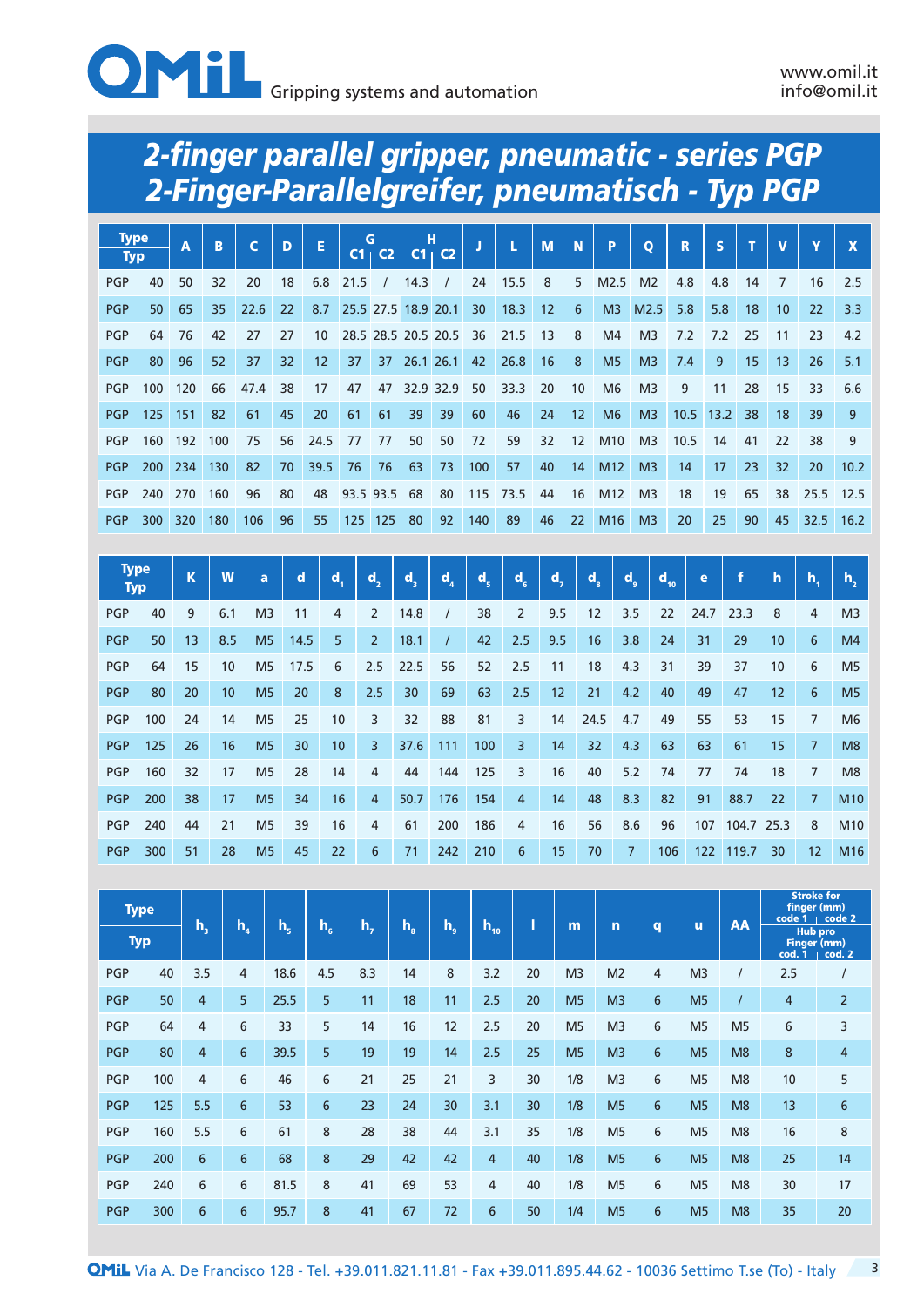|            | <b>Type</b> |                      | <b>Gripping force at</b><br>6 bar (N)<br>code 2 | <b>Air consum for</b><br>double stroke<br>(cm <sup>3</sup> )           | <b>Gripper</b><br>weight<br>(kg) | (Kg)<br>code 1                                                 | <b>Recommended weight</b><br>of part for transport<br>code 2 | opening | <b>Appox. Time</b><br>(s)<br>closina   | <b>Max finger</b><br>lenaht code<br>C <sub>1</sub> | C <sub>2</sub>                   | <b>Max finger</b><br>weight              |
|------------|-------------|----------------------|-------------------------------------------------|------------------------------------------------------------------------|----------------------------------|----------------------------------------------------------------|--------------------------------------------------------------|---------|----------------------------------------|----------------------------------------------------|----------------------------------|------------------------------------------|
| <b>Typ</b> |             | 6 bar (N)<br>Vers. 1 | <b>Greifkraft bei</b><br>Vers. 2                | <b>Fluidverbrauch</b><br>pro<br><b>Doppelbub</b><br>(cm <sup>3</sup> ) | <b>Eigenmasse</b><br>(kg)        | <b>Max.</b> empfohlenes<br>Werkstüchgewicht<br>(Kg)<br>Vers. 1 | Vers. 2                                                      | öffnen  | <b>Schließzeit</b><br>(s)<br>schließen | <b>Max Fingerlänge</b><br>C <sub>1</sub>           | <b>Version</b><br>C <sub>2</sub> | <b>Max</b><br><b>Masse pro</b><br>finger |
| <b>PGP</b> | 40          | 150                  |                                                 | 3                                                                      | 0.08                             | 0.75                                                           |                                                              | 0.02    | 0.02                                   | 58                                                 |                                  | 0.1                                      |
| <b>PGP</b> | 50          | 180                  | 320                                             | 6.3                                                                    | 0.17                             | 0.8                                                            | 1.6                                                          | 0.02    | 0.02                                   | 72                                                 | 68                               | 0.18                                     |
| PGP        | 64          | 280                  | 450                                             | 10                                                                     | 0.28                             | 1.4                                                            | 2.7                                                          | 0.03    | 0.03                                   | 90                                                 | 85                               | 0.35                                     |
| <b>PGP</b> | 80          | 485                  | 850                                             | 25                                                                     | 0.5                              | 2.4                                                            | 4.2                                                          | 0.04    | 0.04                                   | 110                                                | 105                              | 0.6                                      |
| <b>PGP</b> | 100         | 770                  | 1430                                            | 47                                                                     | 0.81                             | 3.8                                                            | 7.1                                                          | 0.07    | 0.07                                   | 145                                                | 135                              | 1.1                                      |
| <b>PGP</b> | 125         | 1240                 | 2520                                            | 93                                                                     | 1.35                             | 6.2                                                            | 12.6                                                         | 0.1     | 0.1                                    | 180                                                | 170                              | 2.1                                      |
| <b>PGP</b> | 160         | 2300                 | 4100                                            | 210                                                                    | 2.6                              | 11.5                                                           | 20.5                                                         | 0.15    | 0.15                                   | 220                                                | 210                              | 3.5                                      |
| <b>PGP</b> | 200         | 3340                 | 5600                                            | 470                                                                    | 5.4                              | 16.7                                                           | 28                                                           | 0.35    | 0.35                                   | 280                                                | 240                              | 6.5                                      |
| <b>PGP</b> | 240         | 4700                 | 8270                                            | 715                                                                    | 8.5                              | 23.5                                                           | 41.3                                                         | 0.45    | 0.45                                   | 320                                                | 280                              | 8.5                                      |
| <b>PGP</b> | 300         | 6140                 | 10750                                           | 1060                                                                   | 13.9                             | 30.7                                                           | 53.7                                                         | 0.5     | 0.5                                    | 350                                                | 300                              | 11.5                                     |

Minimum operating pressure 2 bar, max 8 bar. Betriebsdruck mindestens 2 bar, max 8 bar.

Closing and opening times are purely the times that the base jaws are in motion. Valve switching times, hose filling times, and PLC/CNC reaction times, switching sensor times are not included in the above times and must be taken into consideration when determining cycle times.

Schließ- und Öffnungszeiten: sind reine Bewegungszeiten der Grundbacken bzw. – finger. Ventilschaltzeiten, Schlauchbefüllungszeiten oder SPS-Reaktionszeiten sind nicht enthalten ind bei der Ermittlung von Zykluszeiten zu berücksichtigen.

Transportable weight calculated with µ = 0.1 and fs = 2. With form-fit gripping the mass may be greater. The gripping force is the arithmetic sum of the individual finger forces at the fingers at "l" mm distance at 6 bar. Finger weight in kg.

Empfehlung für max. Werkstückgewicht berechnet mit µ = 0.1 and fs = 2. Bei Formschluss sind größere Massen möglich. Die Greifkraft ist die arithmetische Summe der an den Greifbacken auftretenden Einzelkrafte im Abstand "l" mm bei 6 bar. Eingenmasse in Kg.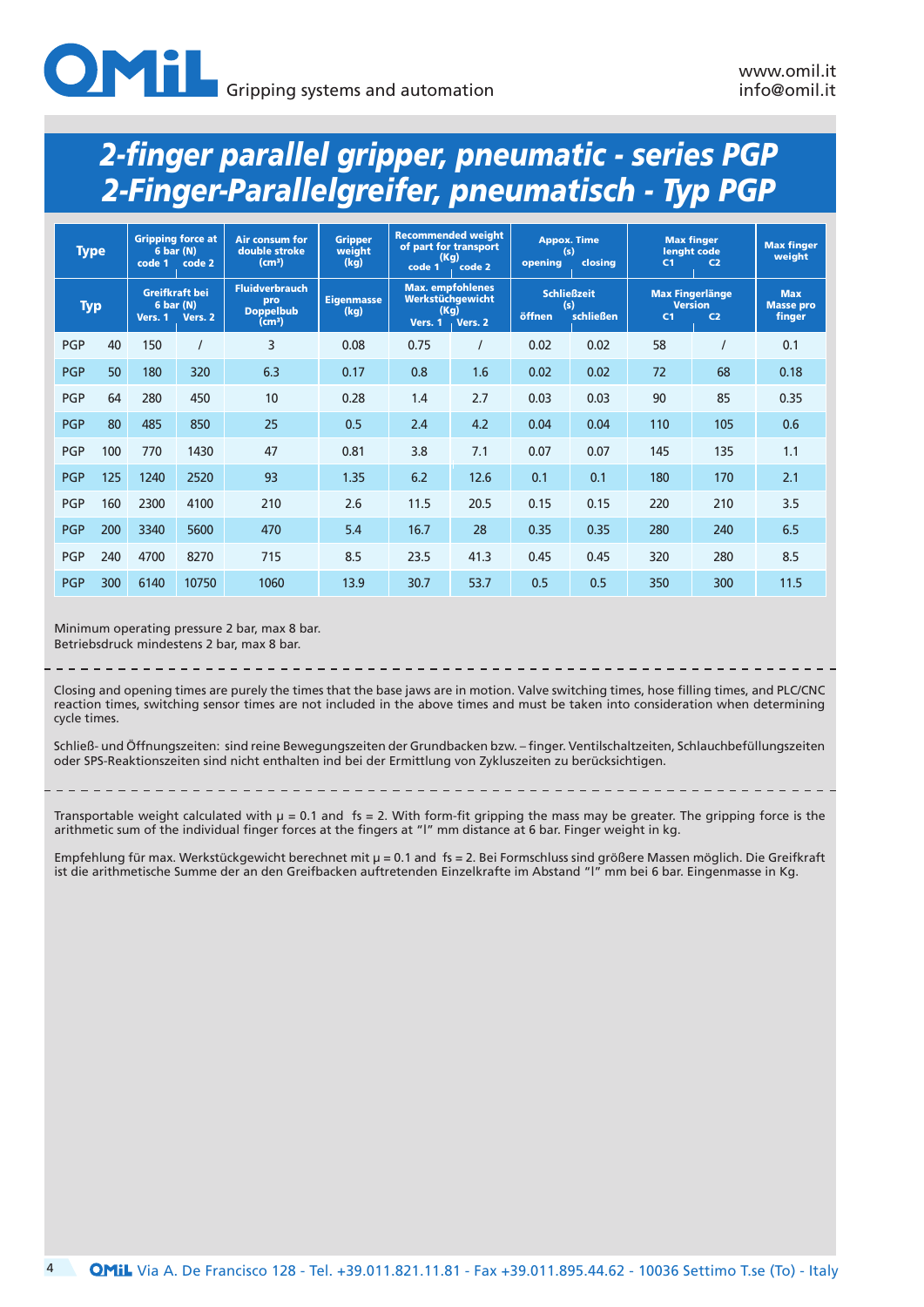

## Ordering example / Bestellbeispiel

|                                          |                          | <b>VERSION</b>                                  |                                                                         |                                        |
|------------------------------------------|--------------------------|-------------------------------------------------|-------------------------------------------------------------------------|----------------------------------------|
| <b>Type</b>                              | Code<br>1 <sub>0</sub> 2 | <b>Force intensified</b><br><b>Indicate TDM</b> | <b>Device to</b><br>maintenance the gripping force,<br>indicate MC o MA | <b>Mounting</b><br>kit                 |
| <b>Version</b><br><b>Typ</b><br>1 oder 2 |                          | Kraftverstärkungs,<br>anzuzeigen, TDM           | Greifkrafterhaltung, anzuzeigen,<br><b>MC oder MA</b>                   | <b>Anbausatz</b><br>$ $ montierbar $ $ |
| <b>PGP 80</b>                            |                          | <b>TDM</b>                                      | MC                                                                      | B8                                     |

#### OPTIONALS / ZUBEHÖR

- Top jaw Blanks / Aufsatzbackenrohlinge: Version TY-CC
- Quick-change Jaw System / Backenschnellwechselsysteme Version TY
- Universal intermediate jaw/ Universelle Zwischenbacke Version JUS

#### **VERSION**

- Precision version / Präzisions -Version Code HP ± 0,025
- Version up to 130°C / bis zu 130°C Code HT
- Anti-corrosion / Korrosionsschutz Code AC
- Force intensified / Kraftverstärkungs CodeTDM
- Dust-protection / Staubdicht-Version Code DP
- Version standard / Standard Version without code

#### **SPECIAL VERSION / SPEZIELLE VERSION**

- Version "Z" with "G" ± 0.015 to clamping center / zum Spannzentrum
- Version "HIP" Rating IP 65 with pressurization / Schutzart IP 65 mit Druckbeaufschlagung
- Version "TS" T-Slot for Magnetic position sensor Sick MPS / T-Nut für Magnetischer Positionssensor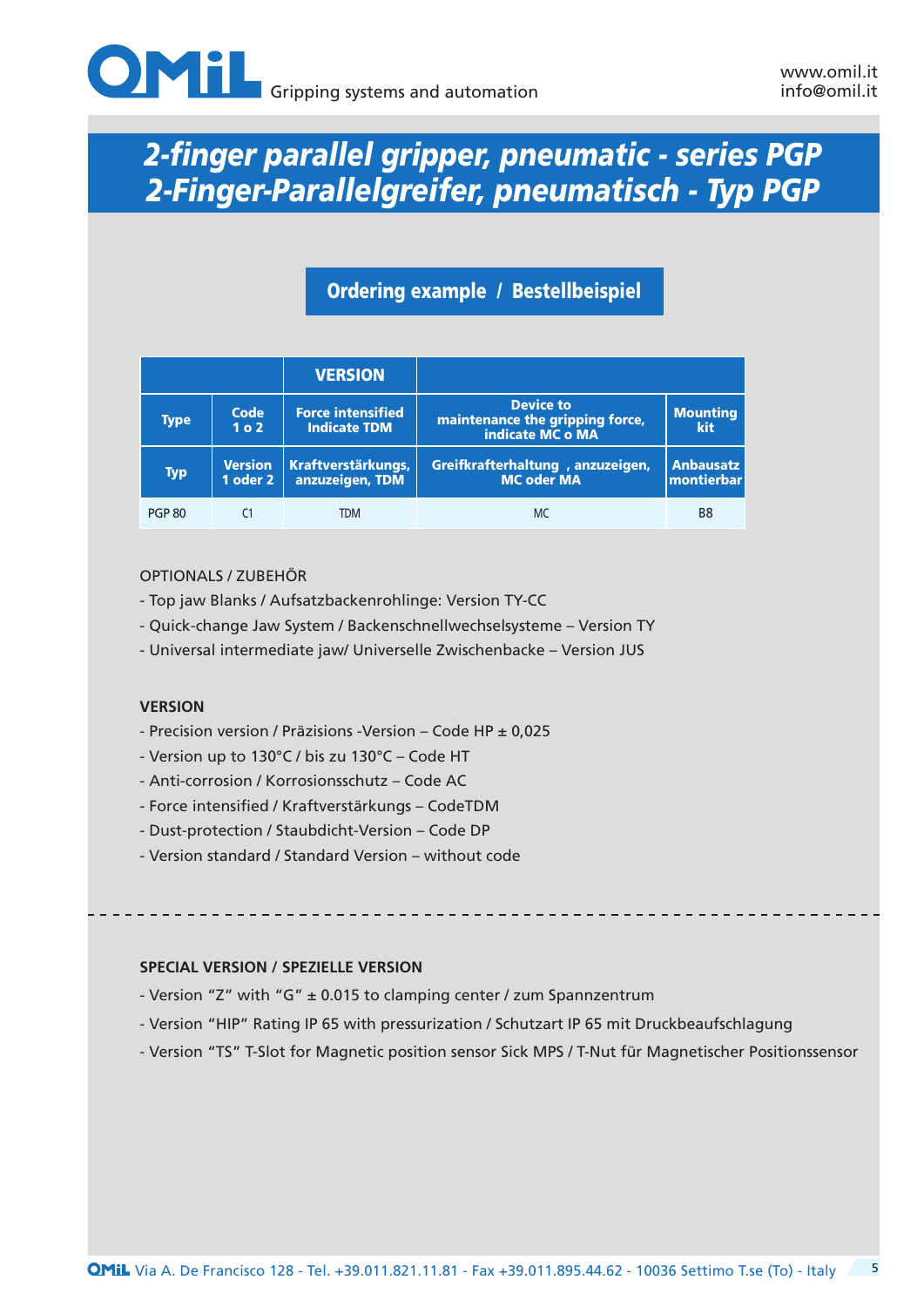

Device to maintenance the gripping force - Code MC (closing) MA (opening) Greifkrafterhaltung - Version MC (Außengreifen) oder MA (Innengreifen)



The mechanical gripping force maintenance devise ensures a minimum gripping force even in case of pressure drop. This act as closing force in the MC version and as opening force in the MA version. In additional, the gripping force maintenance devise can also be used for increasing the gripping force or for single-acting gripping.

Die mechanische Greifkrafterhaltung stellt auch bei Druckabfall eine Mindestgreifkraft sicher. Diese wirkt bei der MC-Variante als Schließkraft, bei der MA-Variante als Öffnungskraft. Außerdem lässt sich die Greifkrafterhaltung auch als Greifkrafterhöhung oder für einfach wirkendes Greifen nutzen.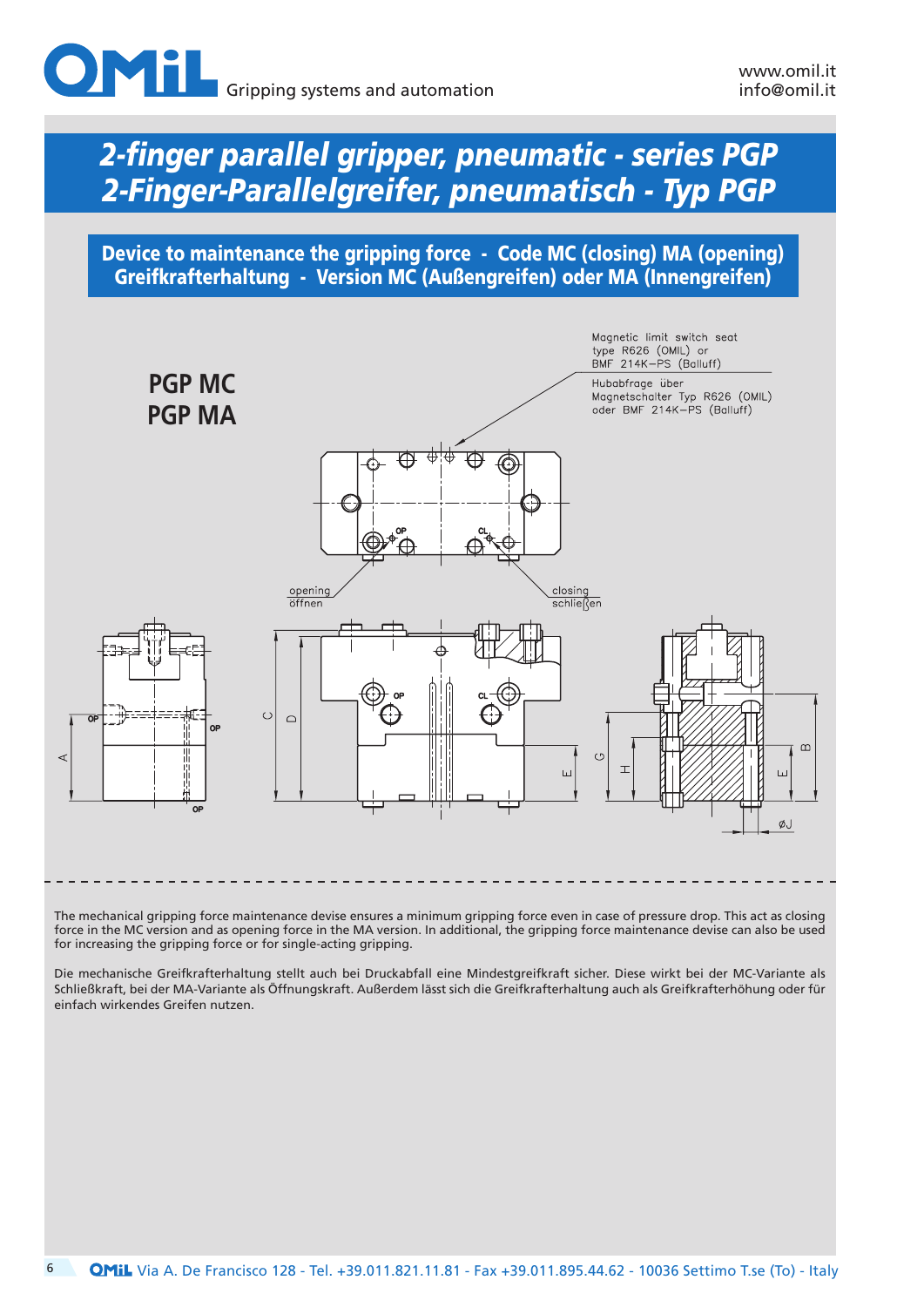#### **Gripping systems and automation**

| Type / Typ |     | A    | B    | C     | D     | E    | G    | н    | J    |
|------------|-----|------|------|-------|-------|------|------|------|------|
| <b>PGP</b> | 40  | 17   | 20   | 33.7  | 32.3  | 9    | 25   | 11.4 | 3.2  |
| <b>PGP</b> | 50  | 26   | 30.5 | 47    | 45    | 16   | 38   | 18.9 | 4.3  |
| <b>PGP</b> | 64  | 28   | 35.5 | 57    | 55    | 18   | 41   | 20.9 | 5.3  |
| <b>PGP</b> | 80  | 30   | 38   | 67    | 65    | 18   | 44   | 20.9 | 5.5  |
| <b>PGP</b> | 100 | 41   | 51   | 81    | 79    | 26   | 59   | 29.9 | 6.5  |
| <b>PGP</b> | 125 | 45   | 60   | 93    | 91    | 30   | 69   | 33.9 | 8.5  |
| <b>PGP</b> | 160 | 58   | 68   | 117   | 114   | 40   | 78   | 43.9 | 8.5  |
| <b>PGP</b> | 200 | 72   | 84   | 141   | 138.7 | 50   | 70   | 54.9 | 10.5 |
| <b>PGP</b> | 240 | 81.8 | 95.5 | 163.5 | 161.2 | 56.5 | 82   | 61.4 | 10.5 |
| <b>PGP</b> | 300 | 80   | 95   | 172   | 170   | 50   | 82.5 | 57.9 | 16.5 |

| <b>Type</b> |     | <b>Air consum</b><br>for double stroke<br>(cm <sup>3</sup> ) | of part for transport (Kg)<br>code 1 | <b>Recommended weight</b><br>code 2                         | <b>Gripper</b><br>weight<br>(kg) | <b>version MC</b><br>opening                          | Appox. Time (s)<br>closina | opening | Appox. Time (s)<br><b>version MA</b><br>closing          | C <sub>1</sub> | <b>Max finger lenght</b><br>code<br>C <sub>2</sub>         | <b>Max finger</b><br>weight              |
|-------------|-----|--------------------------------------------------------------|--------------------------------------|-------------------------------------------------------------|----------------------------------|-------------------------------------------------------|----------------------------|---------|----------------------------------------------------------|----------------|------------------------------------------------------------|------------------------------------------|
| <b>Typ</b>  |     | <b>Fluidverbrauch</b><br>pro Doppelbub<br>(cm <sup>3</sup> ) | Vers. 1                              | <b>Max.</b> empfohlenes<br>Werkstüchgewicht (Kg)<br>Vers. 2 | <b>Eigenmasse</b><br>(Kg)        | <b>Schließzeit (s)</b><br><b>version MC</b><br>öffnen | schließen                  | öffnen  | <b>Schließzeit (s)</b><br><b>version MA</b><br>schließen | C <sub>1</sub> | <b>Max Fingerlänge</b><br><b>Version</b><br>C <sub>2</sub> | <b>Max</b><br><b>Masse pro</b><br>finger |
| <b>PGP</b>  | 40  | 6.6                                                          | 0.75                                 |                                                             | 0.1                              | 0.03                                                  | 0.02                       | 0.02    | 0.03                                                     | 54             |                                                            | 0.1                                      |
| <b>PGP</b>  | 50  | 15.2                                                         | 0.8                                  | 1.6                                                         | 0.21                             | 0.03                                                  | 0.02                       | 0.02    | 0.03                                                     | 68             | 64                                                         | 0.18                                     |
| <b>PGP</b>  | 64  | 28                                                           | 1.4                                  | 2.7                                                         | 0.37                             | 0.04                                                  | 0.02                       | 0.02    | 0.04                                                     | 85             | 80                                                         | 0.35                                     |
| <b>PGP</b>  | 80  | 52                                                           | 2.4                                  | 4.2                                                         | 0.60                             | 0.05                                                  | 0.03                       | 0.03    | 0.05                                                     | 105            | 100                                                        | 0.6                                      |
| <b>PGP</b>  | 100 | 97                                                           | 3.8                                  | 7.1                                                         | 1                                | 0.09                                                  | 0.05                       | 0.05    | 0.09                                                     | 135            | 125                                                        | 1.1                                      |
| <b>PGP</b>  | 125 | 182                                                          | 6.2                                  | 12.6                                                        | 1.85                             | 0.12                                                  | 0.08                       | 0.08    | 0.12                                                     | 170            | 160                                                        | 2.1                                      |
| <b>PGP</b>  | 160 | 370                                                          | 11.5                                 | 20.5                                                        | 3.3                              | 0.25                                                  | 0.12                       | 0.12    | 0.25                                                     | 210            | 200                                                        | 3.5                                      |
| <b>PGP</b>  | 200 | 780                                                          | 16.7                                 | 28                                                          | 7.5                              | 0.6                                                   | 0.3                        | 0.3     | 0.6                                                      | 240            | 200                                                        | 6.5                                      |
| <b>PGP</b>  | 240 | 1140                                                         | 23.5                                 | 41.3                                                        | 12                               | 0.65                                                  | 0.35                       | 0.35    | 0.65                                                     | 280            | 240                                                        | 8.5                                      |
| <b>PGP</b>  | 300 | 1620                                                         | 30.7                                 | 53.7                                                        | 17.2                             | 0.7                                                   | 0.4                        | 0.4     | 0.7                                                      | 300            | 250                                                        | 11.5                                     |

| <b>Type</b> |     | <b>version MA</b><br>code 1  | code 2                           | Gripping force only with spring (N)<br>with fixed elasticity<br>code 1 | version MC<br>code 2         | code 1  | Opening force at 6 bars with spring (N)<br>version MA (min)<br>code 2               | version MC (min)<br>code 1                    | Closing force at 6 bars with spring (N)<br>code 2 |
|-------------|-----|------------------------------|----------------------------------|------------------------------------------------------------------------|------------------------------|---------|-------------------------------------------------------------------------------------|-----------------------------------------------|---------------------------------------------------|
| Typ         |     | <b>version MA</b><br>Vers. 1 | <b>Federkraft (N)</b><br>Vers. 2 | Vers. 1                                                                | <b>version MC</b><br>Vers. 2 | Vers. 1 | GreifKraft bei 6 bar mit Feder (N)<br>beim Innengreifen Version MA (min)<br>Vers. 2 | GreifKraft bei 6 bar mit Feder (N)<br>Vers. 1 | beim Innengreifen Version MC (min)<br>Vers. 2     |
| <b>PGP</b>  | 40  | 50                           |                                  | 40                                                                     |                              | 205     |                                                                                     | 190                                           |                                                   |
| <b>PGP</b>  | 50  | 45                           | 95                               | 45                                                                     | 95                           | 230     | 435                                                                                 | 225                                           | 415                                               |
| <b>PGP</b>  | 64  | 90                           | 190                              | 90                                                                     | 190                          | 390     | 775                                                                                 | 370                                           | 730                                               |
| <b>PGP</b>  | 80  | 155                          | 320                              | 155                                                                    | 320                          | 690     | 1270                                                                                | 640                                           | 1170                                              |
| <b>PGP</b>  | 100 | 240                          | 500                              | 240                                                                    | 500                          | 1075    | 2060                                                                                | 1010                                          | 1930                                              |
| <b>PGP</b>  | 125 | 390                          | 800                              | 390                                                                    | 800                          | 1720    | 3500                                                                                | 1630                                          | 3320                                              |
| <b>PGP</b>  | 160 | 570                          | 1220                             | 570                                                                    | 1220                         | 3000    | 5580                                                                                | 2870                                          | 5320                                              |
| <b>PGP</b>  | 200 | 910                          | 1600                             | 900                                                                    | 1600                         | 4410    | 7530                                                                                | 4240                                          | 7200                                              |
| <b>PGP</b>  | 240 | 1100                         | 1840                             | 1100                                                                   | 1840                         | 6040    | 10480                                                                               | 5800                                          | 10110                                             |
| <b>PGP</b>  | 300 | 1400                         | 2200                             | 1400                                                                   | 2200                         | 7800    | 13450                                                                               | 7540                                          | 12950                                             |

Minimum operating pressure 4 bar, max 6,5 bar / Betriebsdruck mindestens 4 bar, max 6,5 bar

Closing and opening times are purely the times that the base jaws are in motion. Valve switching times, hose filling times, and PLC/CNC reaction times, switching sensor times are not included in the above times and must be taken into consideration when determining cycle times.

Schließ- und Öffnungszeiten: sind reine Bewegungszeiten der Grundbacken bzw. – finger. Ventilschaltzeiten, Schlauchbefüllungszeiten oder SPS-Reaktionszeiten sind nicht enthalten ind bei der Ermittlung von Zykluszeiten zu berücksichtigen.

Transportable weight calculated with  $\mu = 0.1$  and fs = 2. With form-fit gripping the mass may be greater. The gripping force is the arithmetic sum of the individual finger forces at the fingers at "l" mm distance at 6 bar. Finger weight in kg.

Empfehlung für max. Werkstückgewicht berechnet mit µ = 0.1 and fs = 2. Bei Formschluss sind größere Massen möglich. Die Greifkraft ist die arithmetische Summe der an den Greifbacken auftretenden Einzelkrafte im Abstand "l" mm bei 6 bar. Eingenmasse in Kg.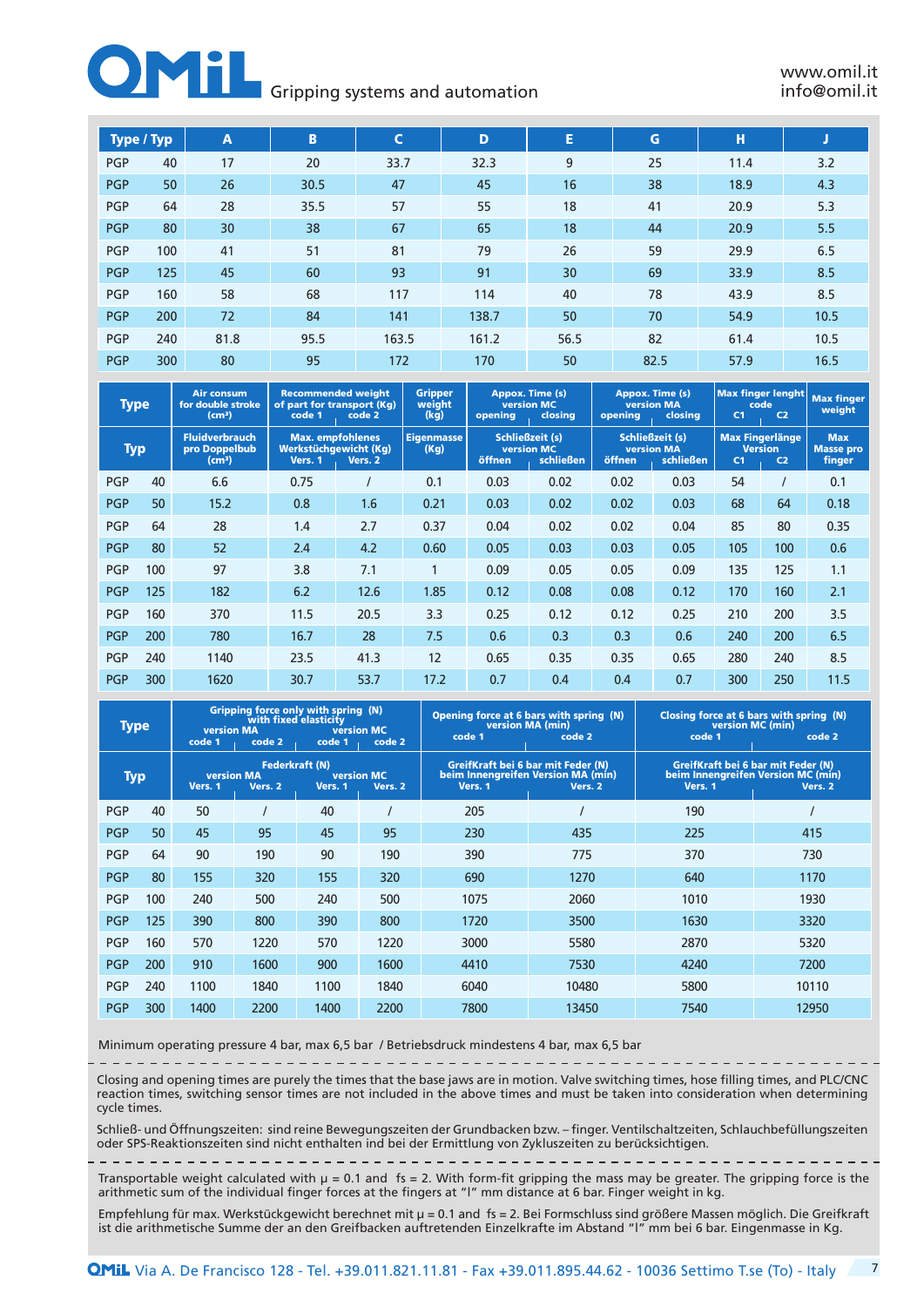





The TDM cylinder increases the gripping forces during opening and closing. A second, in series-connected, piston also increases the force on the wedge hook. The full force show in the data table is sometimes only reached after a few hundred gripping cycles.

Der Kraftverstärkungszylinder TDM erhöht die Greifkräfte beim Öffnen und Schließen. Ein zweiter, in Reihe geschalteter kolben erhöht dazu die kraft auf den Schrägzug. Beachten Sie gegebenenfalls die zusötzliche Aufbauhöle bei Kombination mit einer Greifkrafterhaltung.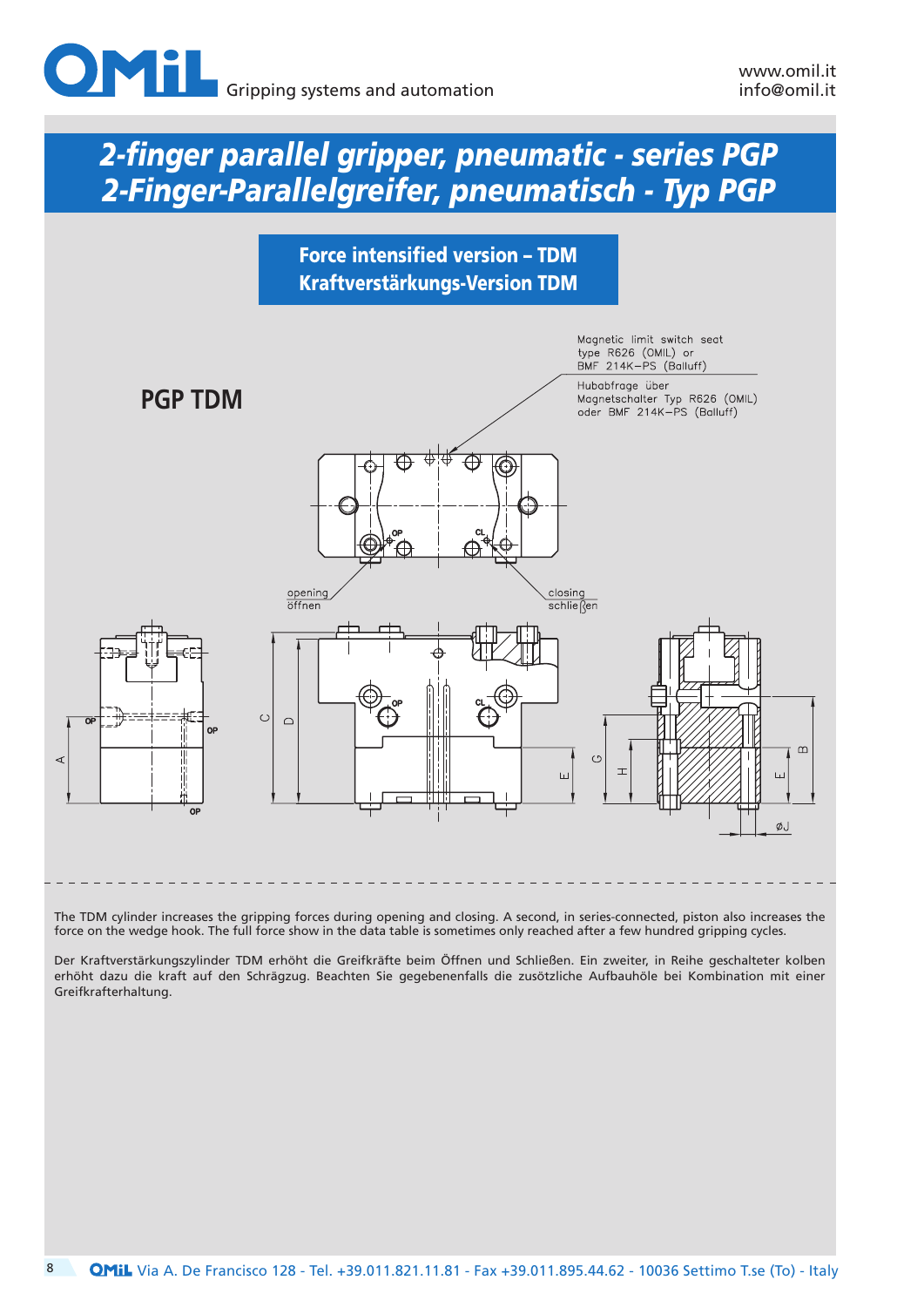

## Force intensified version – TDM Kraftverstärkungs-Version TDM

| Type / Typ |     | A    | B    | C     | D     | E    | G    | н    | J    |
|------------|-----|------|------|-------|-------|------|------|------|------|
| <b>PGP</b> | 40  | 20.8 | 23.8 | 37.5  | 36.1  | 12.8 | 28.8 | 15.2 | 3.3  |
| <b>PGP</b> | 50  | 25.3 | 29.8 | 46.3  | 44.3  | 15.3 | 37.3 | 18.2 | 4.3  |
| <b>PGP</b> | 64  | 29   | 36.5 | 58    | 56    | 19   | 42   | 21.9 | 5.3  |
| <b>PGP</b> | 80  | 34.5 | 42.5 | 71.5  | 69.5  | 22.5 | 48.5 | 25.4 | 5.5  |
| <b>PGP</b> | 100 | 41.5 | 51.5 | 81.5  | 79.5  | 26.5 | 59.5 | 29.4 | 6.5  |
| <b>PGP</b> | 125 | 47.5 | 62.5 | 95.5  | 93.5  | 32.5 | 71.5 | 36.4 | 8.5  |
| <b>PGP</b> | 160 | 55.5 | 65.5 | 114.5 | 111.5 | 37.5 | 75.5 | 41.4 | 8.5  |
| <b>PGP</b> | 200 | 67   | 79   | 136   | 133.7 | 45   | 65   | 49.9 | 10.5 |

| <b>Type</b> |     | 6 <sub>bar</sub> (N)<br>code 1         | <b>Gripping force at</b><br>code 2 | Air consum for<br>double stroke<br>(cm <sup>3</sup> )                  | <b>Gripper</b><br>weight (kg) | C <sub>1</sub> | <b>Max finger</b><br>lenght code<br>C <sub>2</sub>         | <b>Max finger</b><br>weight              |
|-------------|-----|----------------------------------------|------------------------------------|------------------------------------------------------------------------|-------------------------------|----------------|------------------------------------------------------------|------------------------------------------|
| <b>Typ</b>  |     | Greifkraft bei<br>6 bar (N)<br>Vers. 1 | Vers. 2                            | <b>Fluidverbrauch</b><br>pro<br><b>Doppelbub</b><br>(cm <sup>3</sup> ) | Eigen-<br>masse<br>(Kg)       | C <sub>1</sub> | <b>Max Fingerlänge</b><br><b>Version</b><br>C <sub>2</sub> | <b>Max</b><br><b>Masse pro</b><br>finger |
| <b>PGP</b>  | 40  | 270                                    |                                    | 5.8                                                                    | 0.11                          | 50             |                                                            | 0.1                                      |
| <b>PGP</b>  | 50  | 315                                    | 560                                | 12                                                                     | 0.21                          | 64             | 50                                                         | 0.18                                     |
| <b>PGP</b>  | 64  | 500                                    | 970                                | 19                                                                     | 0.35                          | 80             | 64                                                         | 0.35                                     |
| <b>PGP</b>  | 80  | 860                                    | 1510                               | 47.8                                                                   | 0.65                          | 100            | 80                                                         | 0.6                                      |
| <b>PGP</b>  | 100 | 1370                                   | 2520                               | 90                                                                     | 1.05                          | 125            | 100                                                        | 1.1                                      |
| <b>PGP</b>  | 125 | 2210                                   | 4500                               | 180                                                                    | 1.85                          | 160            | 125                                                        | 2.1                                      |
| <b>PGP</b>  | 160 | 4100                                   | 7180                               | 395                                                                    | 3.4                           | 160            | 125                                                        | 3.5                                      |
| <b>PGP</b>  | 200 | 5820                                   | 9580                               | 895                                                                    | 6.7                           | 200            | 160                                                        | 6.5                                      |

Minimum operating pressure 2.5 bar, max 6 bar / Betriebsdruck mindestens 2.5 bar, max 6 bar

Closing and opening times are purely the times that the base jaws are in motion. Valve switching times, hose filling times, and PLC/CNC reaction times, switching sensor times are not included in the above times and must be taken into consideration when determining cycle times.

Schließ- und Öffnungszeiten: sind reine Bewegungszeiten der Grundbacken bzw. – finger. Ventilschaltzeiten, Schlauchbefüllungszeiten oder SPS-Reaktionszeiten sind nicht enthalten ind bei der Ermittlung von Zykluszeiten zu berücksichtigen.

Transportable weight calculated with  $\mu = 0.1$  and fs = 2. With form-fit gripping the mass may be greater. The gripping force is the arithmetic sum of the individual finger forces at the fingers at "l" mm distance at 6 bar. Finger weight in kg.

Empfehlung für max. Werkstückgewicht berechnet mit µ = 0.1 and fs = 2. Bei Formschluss sind größere Massen möglich. Die Greifkraft ist die arithmetische Summe der an den Greifbacken auftretenden Einzelkrafte im Abstand "l" mm bei 6 bar. Eingenmasse in Kg.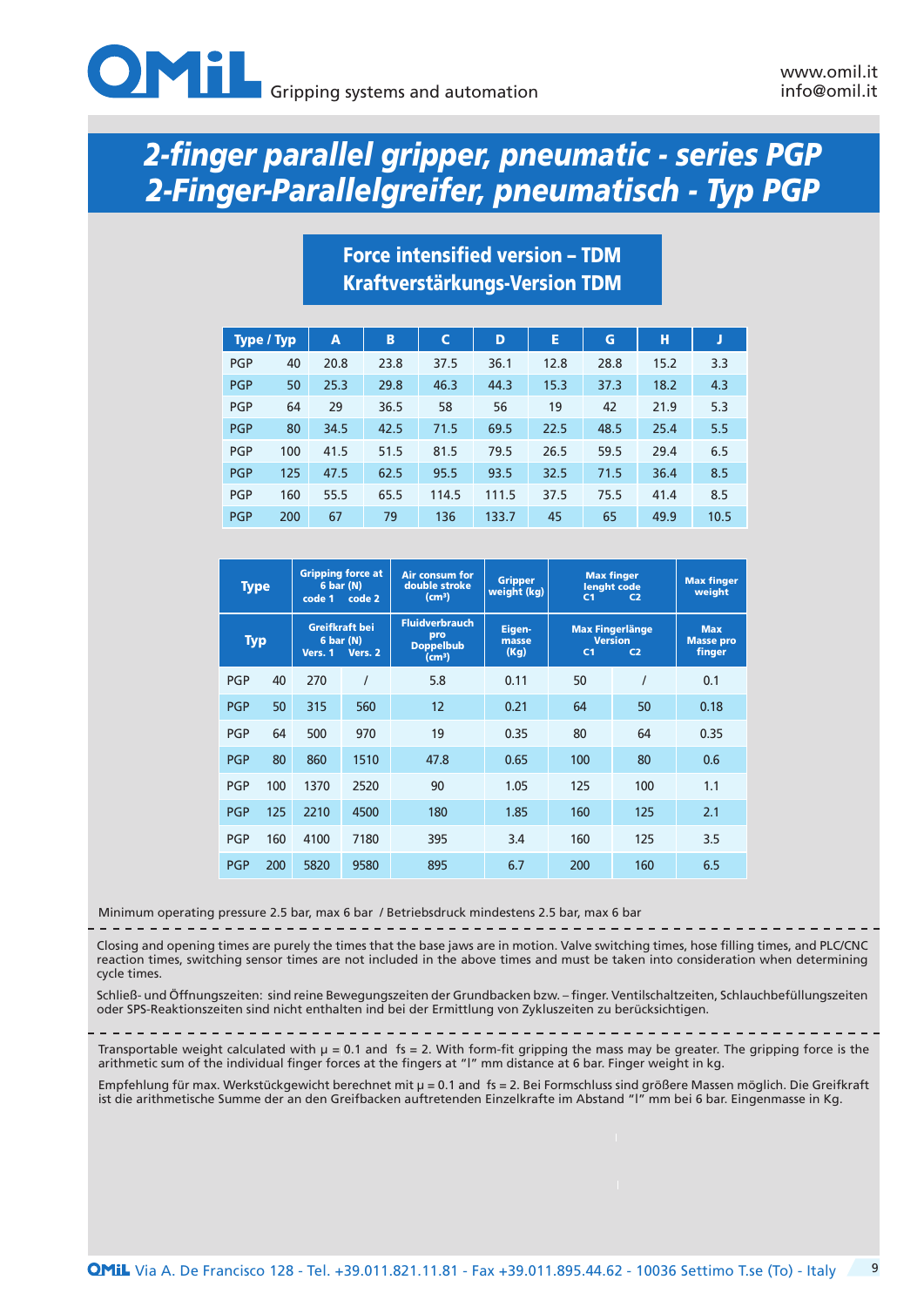

Device to maintenance the gripping force with force intensified – Code TDM-MC (closing) or TDM-MA (opening)

Greifkrafterhaltung mit Kraftverstärkungs – Version TDM-MC (Außengreifen) oder TDM-MA (Innengreifen)



Der Kraftverstärkungszylinder TDM erhöht die Greifkräfte beim Öffnen und Schließen. Ein zweiter, in Reihe geschalteter kolben

erhöht dazu die kraft auf den Schrägzug. Beachten Sie, dass die Greifer auch mit Kombination mit einer Greifkrafterhaltung.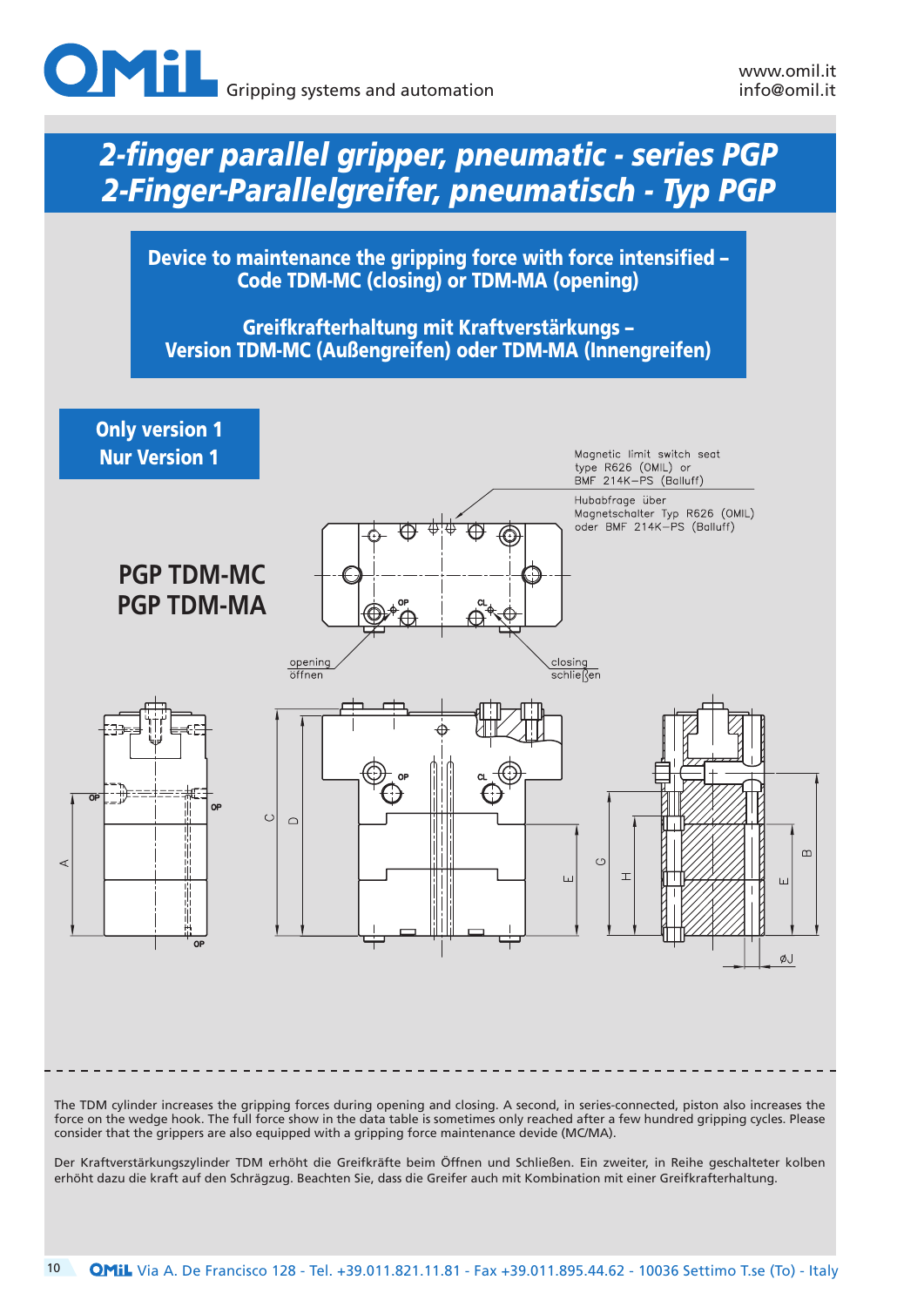

| Type / Typ |     | A    | B     | C     | D     | Е    | G     | н    | J    |
|------------|-----|------|-------|-------|-------|------|-------|------|------|
| <b>PGP</b> | 40  | 29.8 | 32.8  | 46.5  | 45.1  | 21.8 | 37.8  | 24.2 | 3.3  |
| <b>PGP</b> | 50  | 41.3 | 45.8  | 61.3  | 60.3  | 31.3 | 53.3  | 34.2 | 4.3  |
| <b>PGP</b> | 64  | 47   | 54.5  | 75    | 74    | 37   | 60    | 39.9 | 5.3  |
| <b>PGP</b> | 80  | 52.5 | 60.5  | 89.5  | 87.5  | 40.5 | 66.5  | 43.4 | 5.5  |
| <b>PGP</b> | 100 | 67.5 | 77.5  | 107.5 | 105.5 | 52.5 | 85.5  | 55.4 | 6.5  |
| <b>PGP</b> | 125 | 77.5 | 92.5  | 124.5 | 123.5 | 62.5 | 101.5 | 66.4 | 8.5  |
| <b>PGP</b> | 160 | 94.5 | 104.5 | 154.5 | 151.5 | 77.5 | 115.5 | 81.4 | 8.5  |
| <b>PGP</b> | 200 | 117  | 129   | 183.7 | 183.7 | 95   | 105.5 | 99.9 | 10.5 |

|            | <b>Type</b> | Air consum for<br>double stroke (cm <sup>3</sup> )                  | <b>Gripper weight</b><br>(kq) | <b>Max finger</b><br>lenght code<br>C <sub>1</sub>         | <b>Max finger</b><br>weight              |
|------------|-------------|---------------------------------------------------------------------|-------------------------------|------------------------------------------------------------|------------------------------------------|
| <b>Typ</b> |             | <b>Fluidverbrauch pro</b><br><b>Doppelbub</b><br>(cm <sup>3</sup> ) | <b>Eigenmasse</b><br>(Kq)     | <b>Max Fingerlänge</b><br><b>Version</b><br>C <sub>1</sub> | <b>Max</b><br><b>Masse pro</b><br>finger |
| <b>PGP</b> | 40          | 9.4                                                                 | 0.13                          | 50                                                         | 0.1                                      |
| <b>PGP</b> | 50          | 18.8                                                                | 0.26                          | 50                                                         | 0.18                                     |
| <b>PGP</b> | 64          | 38.8                                                                | 0.43                          | 64                                                         | 0.35                                     |
| <b>PGP</b> | 80          | 77.5                                                                | 0.75                          | 80                                                         | 0.6                                      |
| <b>PGP</b> | 100         | 140                                                                 | 1.3                           | 100                                                        | 1.1                                      |
| <b>PGP</b> | 125         | 272                                                                 | 2.3                           | 125                                                        | 2.1                                      |
| <b>PGP</b> | 160         | 575                                                                 | 4.4                           | 125                                                        | 3.5                                      |
| <b>PGP</b> | 200         | 1230                                                                | 9                             | 160                                                        | 6.5                                      |

| <b>Type</b> |     | <b>Version MA</b><br>Code 1  | Min. spring forse (N)<br><b>Version MC</b><br>Code 1 | <b>Opening force at 6 bars with</b><br>spring (N) version MA (min)<br>Code 1           | <b>Closing force at 6 bars with</b><br>spring (N) version MC (min)<br>Code 1           |
|-------------|-----|------------------------------|------------------------------------------------------|----------------------------------------------------------------------------------------|----------------------------------------------------------------------------------------|
| <b>Typ</b>  |     | <b>Version MA</b><br>Vers. 1 | <b>Federkraft</b><br><b>Version MC</b><br>Vers. 1    | Öffnen bei 6 bar mit Feder (N) beim<br><b>Innengreifen Version MA (min)</b><br>Vers. 1 | Öffnen bei 6 bar mit Feder (N) beim<br><b>Außenspannen Version MC (min)</b><br>Vers. 1 |
| <b>PGP</b>  | 40  | 50                           | 40                                                   | 325                                                                                    | 310                                                                                    |
| <b>PGP</b>  | 50  | 45                           | 45                                                   | 370                                                                                    | 360                                                                                    |
| <b>PGP</b>  | 64  | 90                           | 90                                                   | 625                                                                                    | 590                                                                                    |
| <b>PGP</b>  | 80  | 155                          | 155                                                  | 1100                                                                                   | 1015                                                                                   |
| <b>PGP</b>  | 100 | 240                          | 240                                                  | 1720                                                                                   | 1610                                                                                   |
| <b>PGP</b>  | 125 | 390                          | 390                                                  | 2750                                                                                   | 2600                                                                                   |
| <b>PGP</b>  | 160 | 570                          | 570                                                  | 4900                                                                                   | 4670                                                                                   |
| <b>PGP</b>  | 200 | 910                          | 910                                                  | 6420                                                                                   | 6730                                                                                   |

Minimum operating pressure 2.5 bar, max 6 bar / Betriebsdruck mindestens 2.5 bar, max 6 bar

Closing and opening times are purely the times that the base jaws are in motion. Valve switching times, hose filling times, and PLC/CNC reaction times, switching sensor times are not included in the above times and must be taken into consideration when determining cycle times.

Schließ- und Öffnungszeiten: sind reine Bewegungszeiten der Grundbacken bzw. – finger. Ventilschaltzeiten, Schlauchbefüllungszeiten oder SPS-Reaktionszeiten sind nicht enthalten ind bei der Ermittlung von Zykluszeiten zu berücksichtigen.

Transportable weight calculated with µ = 0.1 and fs = 2. With form-fit gripping the mass may be greater. The gripping force is the arithmetic sum of the individual finger forces at the fingers at "l" mm distance at 6 bar. Finger weight in kg.

Empfehlung für max. Werkstückgewicht berechnet mit µ = 0.1 and fs = 2. Bei Formschluss sind größere Massen möglich. Die Greifkraft ist die arithmetische Summe der an den Greifbacken auftretenden Einzelkrafte im Abstand "l" mm bei 6 bar. Eingenmasse in Kg.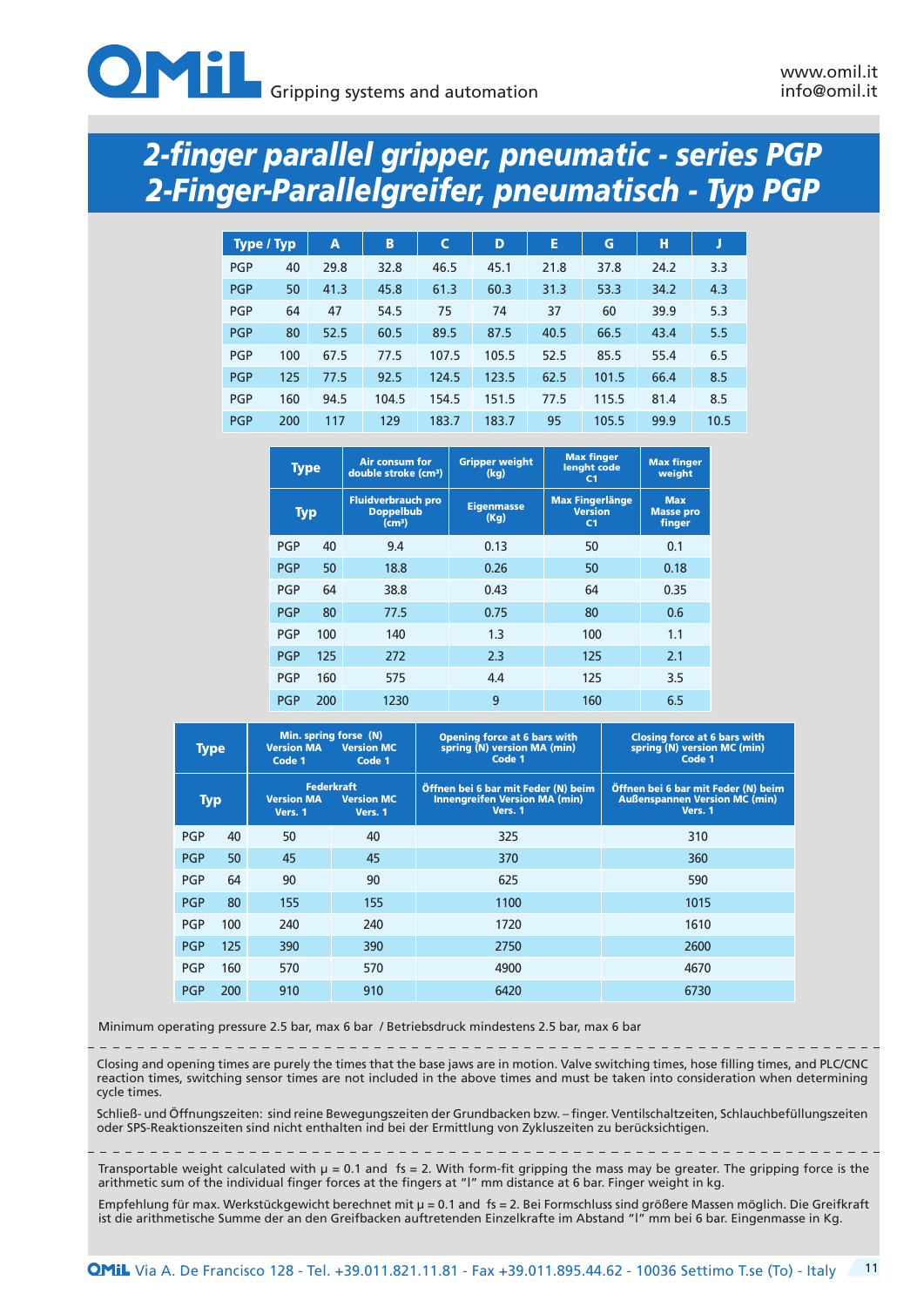

Dust-protection version - Code DP Staubdicht-Version - Version DP

**Rating IP 64** (check erery 1.000.000 cycles)



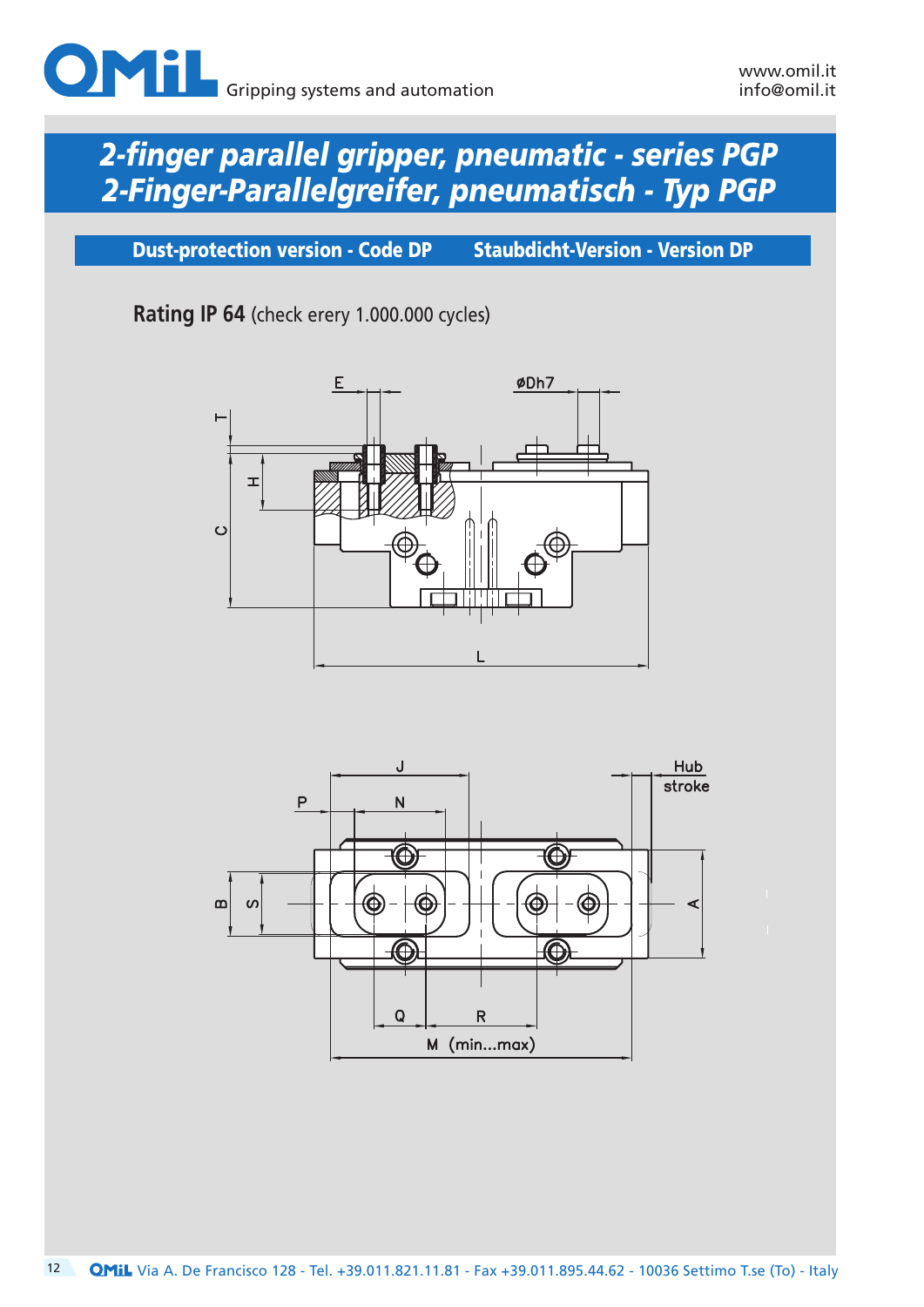| <b>Type</b>       |                          |       | C          |               |          |              | <b>Gripper weight (kg)</b><br>Eigenmasse (kg) |               | M              |                |  |
|-------------------|--------------------------|-------|------------|---------------|----------|--------------|-----------------------------------------------|---------------|----------------|----------------|--|
| <b>Typ</b>        | <b>MC/MA</b><br>standard |       | <b>TDM</b> | <b>TDM-MC</b> | standard | <b>MC/MA</b> | <b>TDM</b>                                    | <b>TDM-MC</b> | C <sub>1</sub> | C <sub>2</sub> |  |
| 40<br><b>PGP</b>  | 28.7                     | 37.7  | 41.5       | 50.5          | 0.1      | 0.12         | 0.13                                          | 0.15          | 5458           |                |  |
| <b>PGP</b><br>50  | 35.5                     | 51.5  | 50.8       | 66.8          | 0.2      | 0.24         | 0.24                                          | 0.29          | 69.577.5       | 71.575.5       |  |
| <b>PGP</b><br>64  | 44.5                     | 62.5  | 63.5       | 81.5          | 0.35     | 0.44         | 0.42                                          | 0.5           | 79.591.5       | 79.585.5       |  |
| <b>PGP</b><br>80  | 54.5                     | 72.5  | 77         | 95            | 0.6      | 0.7          | 0.75                                          | 0.85          | 100.5116.5     | 100.5108.5     |  |
| <b>PGP</b><br>100 | 61.5                     | 87.5  | 88         | 114           | 1        | 1.18         | 1.24                                          | 1.49          | 126146         | 126136         |  |
| <b>PGP</b><br>125 | 69.5                     | 99.5  | 102        | 132           | 1.55     | 2.05         | 2.05                                          | 2.5           | 155181         | 155167         |  |
| <b>PGP</b><br>160 | 85.5                     | 125.5 | 123        | 163           | 3        | 3.7          | 3.8                                           | 4.8           | 197229         | 197213         |  |
| <b>PGP</b><br>200 | 99.5                     | 149.5 | 144.5      | 194.5         | 6        | 8.1          | 7.3                                           | 9.6           | 237287         | 237265         |  |
| <b>PGP</b><br>240 | 115.5                    | 172   |            |               | 11.4     | 14.4         |                                               |               | 280340         | 280314         |  |
| <b>PGP</b><br>300 | 135.5                    | 185.5 |            |               | 17.6     | 21.3         |                                               |               | 324394         | 324364         |  |

| <b>Type</b> |     | $\overline{A}$ | B  | D  | E              | н    |       |     | N  | P    | $\mathbf 0$ | R              |                | S    | Ŧ   | version (mm)<br>code 1 | <b>Stroke for</b><br>code 2                     |
|-------------|-----|----------------|----|----|----------------|------|-------|-----|----|------|-------------|----------------|----------------|------|-----|------------------------|-------------------------------------------------|
| <b>Typ</b>  |     |                |    |    |                |      |       |     |    |      |             | C <sub>1</sub> | C <sub>2</sub> |      |     | cod. 1                 | <b>Hub pro</b><br><b>Version (mm)</b><br>cod. 2 |
| <b>PGP</b>  | 40  | 22             | 13 | 4  | M2.5           | 10   | 24    | 60  | 18 | 3    | 8           | 21             | 21             | 12   | 1.9 | 2.5                    |                                                 |
| <b>PGP</b>  | 50  | 25.5           | 15 | 5  | M <sub>3</sub> | 13   | 32    | 77  | 21 | 5.5  | 12          | 25.5           | 27.5           | 14   | 1.9 | 4                      | $\overline{2}$                                  |
| <b>PGP</b>  | 64  | 29             | 17 | 6  | M4             | 15.5 | 38    | 88  | 24 | 7    | 13          | 28.5           | 28.5           | 15   | 2.4 | 6                      | 3                                               |
| <b>PGP</b>  | 80  | 33             | 21 | 8  | M <sub>5</sub> | 15.5 | 47.4  | 108 | 30 | 8.7  | 16          | 37             | 37             | 20   | 2.4 | 8                      | $\overline{4}$                                  |
| <b>PGP</b>  | 100 | 40             | 26 | 10 | M <sub>6</sub> | 20.5 | 59    | 137 | 37 | 11   | 20          | 47             | 47             | 23.5 | 3.4 | 10                     | 5                                               |
| <b>PGP</b>  | 125 | 47             | 28 | 10 | M <sub>6</sub> | 20.5 | 70.4  | 166 | 43 | 13.7 | 24          | 61             | 61             | 22   | 3.4 | 13                     | 6                                               |
| <b>PGP</b>  | 160 | 55             | 35 | 14 | M10            | 25.5 | 88    | 206 | 54 | 17   | 32          | 77             | 77             | 32   | 4.4 | 16                     | 8                                               |
| <b>PGP</b>  | 200 | 76             | 42 | 16 | M12            | 25.5 | 117   | 248 | 66 | 27.5 | 40          | 76             | 76             | 34   | 4.4 | 25                     | 14                                              |
| <b>PGP</b>  | 240 | 84             | 46 | 16 | M12            | 29.5 | 137.8 | 288 | 72 | 35   | 44          | 93.5           | 93.5           | 44   | 4.4 | 30                     | 17                                              |
| <b>PGP</b>  | 300 | 90             | 55 | 22 | M16            | 41.5 | 157   | 334 | 81 | 36.6 | 46          | 125            | 125            | 51   | 5.8 | 35                     | 20                                              |

The "dust-protection" option increase the degree of protection against penetration substances. The screw connection diagram shifts by the height of the intermediate jaw. The finger length is still measured from the upper edge of the gripper housing

Die Option "Staubdicht" erhoht den Schutzgrad gegen eindringende Stoffe. Das Anschraubbild verschiebt sich um die Hohe der Zwischenbacke. Die Fingerlange ist weiter ab Oberkante des Greifergehauses zu messen.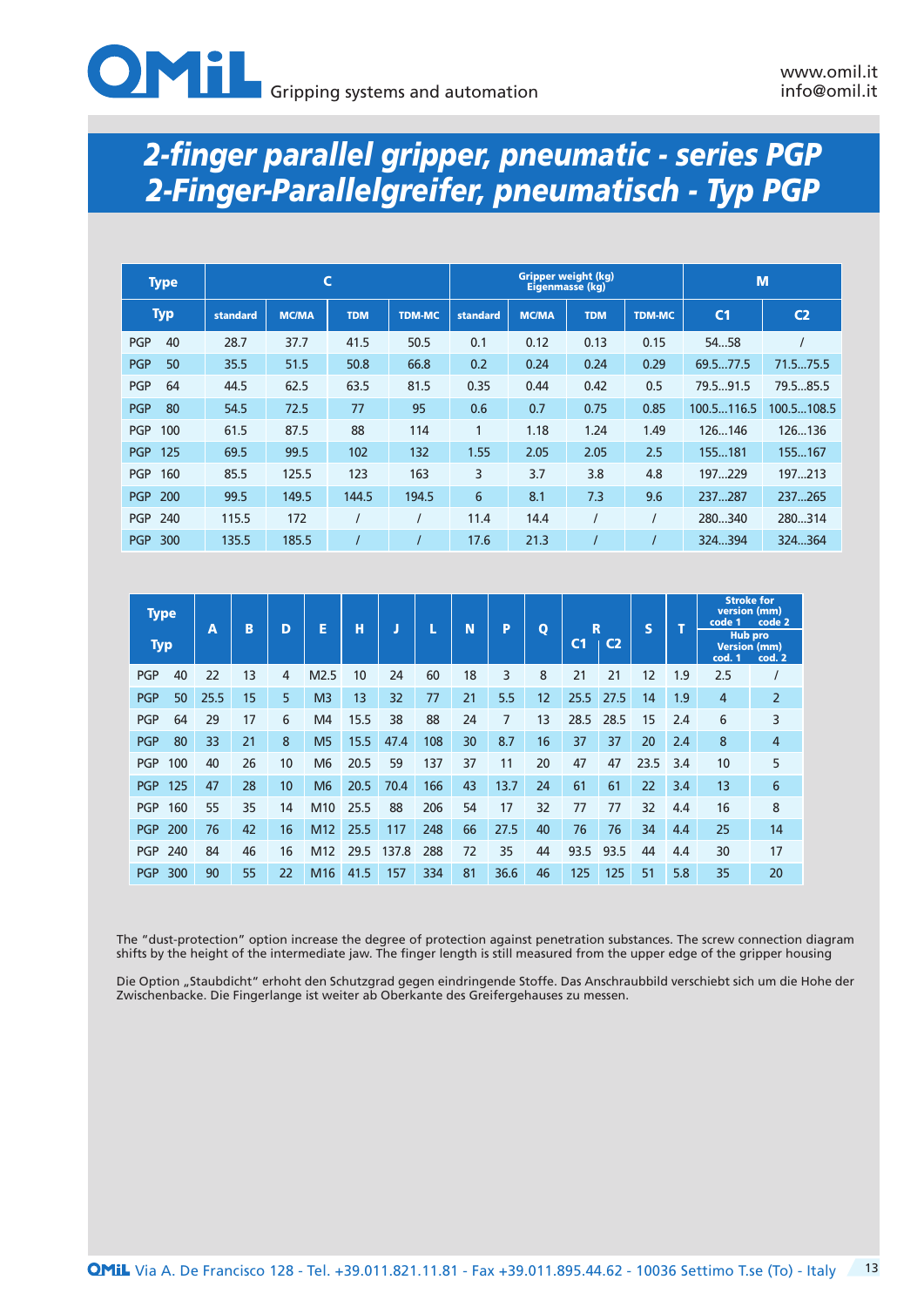### Adjustable stroke – code AST **Einstellbarer Hub – Code AST**

![](_page_13_Figure_5.jpeg)

## Mounting Kit for Inductive proximity switches Code B + Inductive proximity switch diameter

Anbausatz montierbar für Induktive Näherungsschalter Version B + Induktiver Näherungsschalterdurchmesser

![](_page_13_Figure_8.jpeg)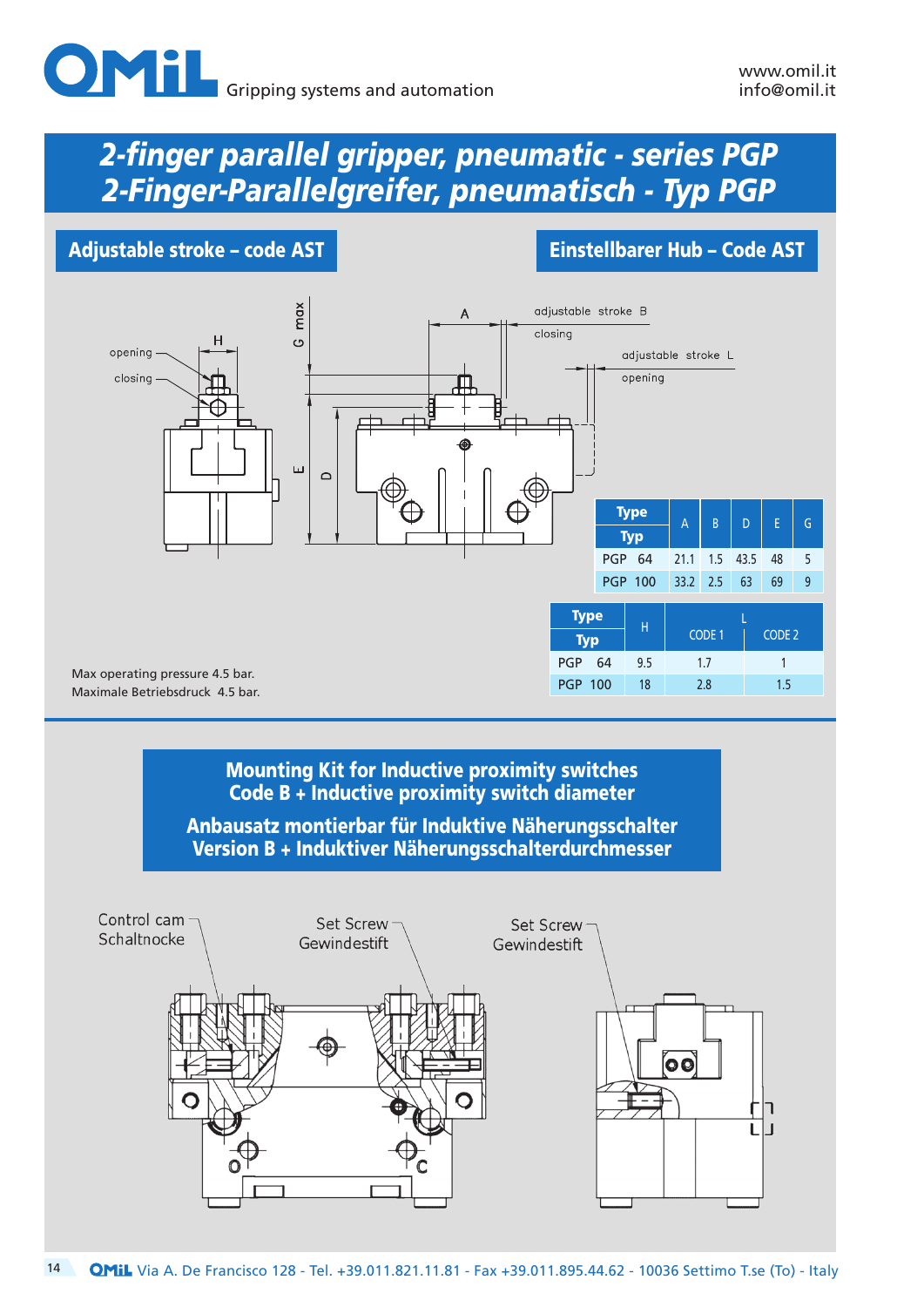![](_page_14_Picture_0.jpeg)

Precision version – code HP / Präzisions-Version – HP  $\pm 0.025$ 

![](_page_14_Figure_5.jpeg)

![](_page_14_Figure_6.jpeg)

| <b>Type</b> |     |    | <b>Standard</b> |       |    |     |     |                |    |       |  |  |  |  |  |
|-------------|-----|----|-----------------|-------|----|-----|-----|----------------|----|-------|--|--|--|--|--|
| <b>Typ</b>  |     | Α  | B               | Ċ     | D  | E   | ŋ   | L              | н  | C     |  |  |  |  |  |
| <b>PGP</b>  | 40  | 8  | 5               | 24.5  | 4  | 32  | 4   | $\overline{2}$ | 18 | 33.4  |  |  |  |  |  |
| <b>PGP</b>  | 50  | 12 | 6               | 30.8  | 5  | 35  | 3   | $\overline{2}$ | 22 | 46.7  |  |  |  |  |  |
| <b>PGP</b>  | 64  | 13 | 8               | 38.8  | 6  | 42  | 7   | 2,5            | 27 | 56.7  |  |  |  |  |  |
| <b>PGP</b>  | 80  | 16 | 8               | 48.8  | 8  | 52  | 7   | 2,5            | 32 | 66.7  |  |  |  |  |  |
| <b>PGP</b>  | 100 | 20 | 10              | 54.8  | 10 | 66  | 6   | 3              | 38 | 80.7  |  |  |  |  |  |
| <b>PGP</b>  | 125 | 24 | 12              | 62.8  | 10 | 82  | 8   | 3              | 45 | 92.7  |  |  |  |  |  |
| <b>PGP</b>  | 160 | 32 | 12              | 76.8  | 14 | 100 | 7,5 | $\overline{4}$ | 56 | 116.7 |  |  |  |  |  |
| <b>PGP</b>  | 200 | 40 | 14              | 90.8  | 16 | 130 | 11  | $\overline{4}$ | 70 | 140.7 |  |  |  |  |  |
| <b>PGP</b>  | 240 | 44 | 16              | 106.8 | 16 | 160 | 16  | 4              | 80 | 163.2 |  |  |  |  |  |
| <b>PGP</b>  | 300 | 46 | 22              | 121.8 | 22 | 180 | 6,5 | 6              | 96 | 171.7 |  |  |  |  |  |

The indicated tollerances just refer to the types of precision versions shows in the chart of technical specifications. All other types of precision versions are available on request.

Die angegebenen Toleranzen beziehen sich nur auf die in den technischen Datentabellen abgebildeten Varianten der Prazisions-Versionen. Alle anderen Varianten an Prazisions-Versionen auf Anfrage moglich.

#### **On inquiry version "Z" with G ± 0.015 to clamping center**

**Auf Anfrage version "Z" mit G ± 0.015 zum Spannzentrum**

![](_page_14_Figure_12.jpeg)

## Hose-free direct connection / Schlauchloser Direktanschluss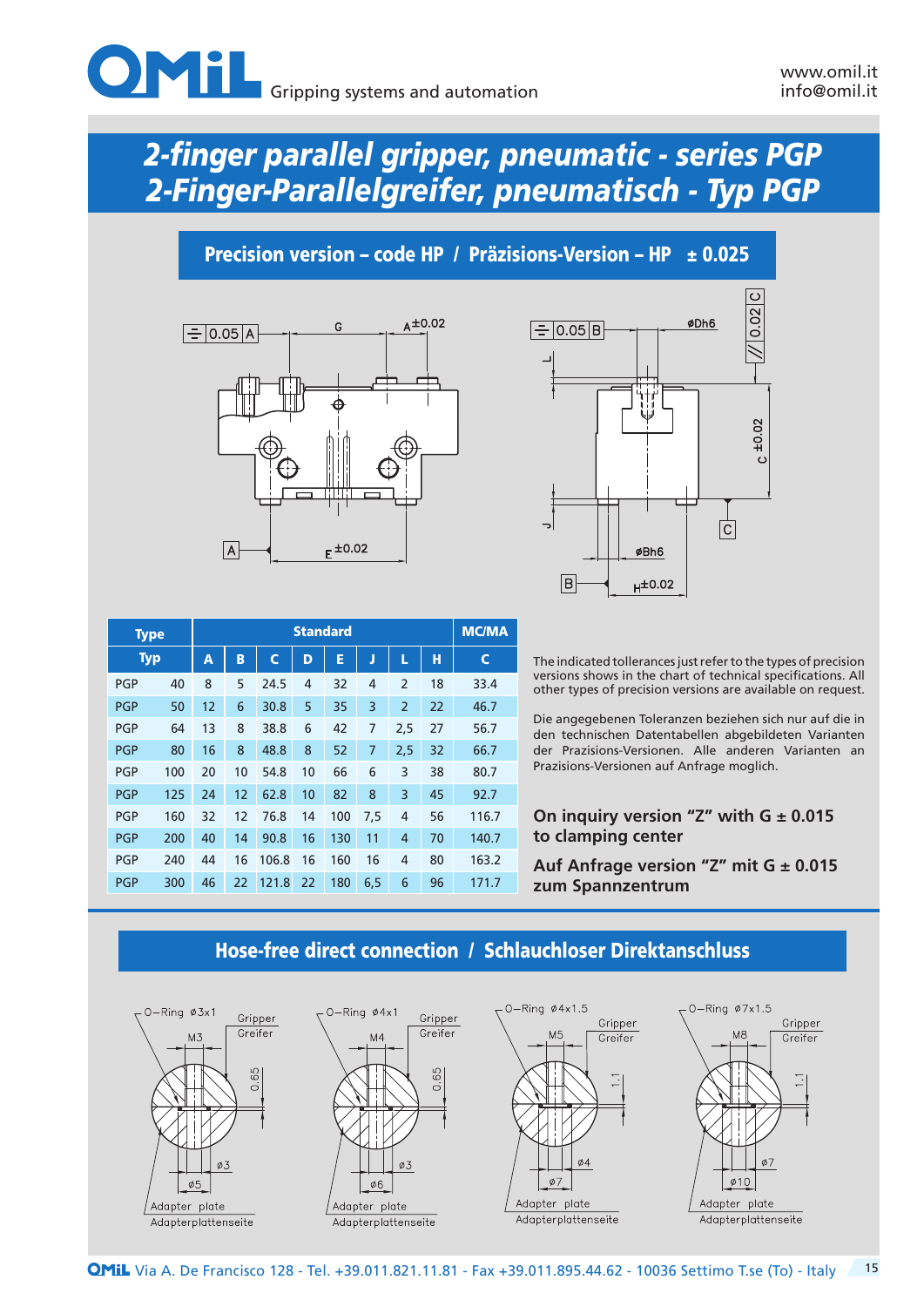## Allowed load data / Maximal zul Kräfte und Momente

![](_page_15_Figure_4.jpeg)

| <b>Type</b><br><b>Typ</b> |     | CA<br>(N) | <b>MR</b><br>(Nm) | <b>MF</b><br>(Nm) | <b>MT</b><br>(Nm) |
|---------------------------|-----|-----------|-------------------|-------------------|-------------------|
| <b>PGP</b>                | 40  | 220       | 11                | 4                 | 9                 |
| <b>PGP</b>                | 50  | 450       | 22                | 9                 | 18                |
| PGP                       | 64  | 1000      | 53                | 37                | 36                |
| <b>PGP</b>                | 80  | 1350      | 85                | 49                | 54                |
| PGP                       | 100 | 1780      | 104               | 62                | 72                |
| <b>PGP</b>                | 125 | 2480      | 130               | 92                | 105               |
| <b>PGP</b>                | 160 | 3830      | 160               | 118               | 155               |
| <b>PGP</b>                | 200 | 4480      | 178               | 125               | 165               |
| <b>PGP</b>                | 240 | 5300      | 225               | 140               | 230               |
| <b>PGP</b>                | 300 | 6600      | 340               | 235               | 335               |

The indicated force and moment are static values, apply per base jaw and may occur simultaneously. MR may arise in additional to the moment generated by the gripping force itself.

Die angegebenen Kräfte und Momente sind statische Werte, gelten je Grundbacke und dürfen gleichzeitig auftreten. MR darf zusätzlich zu dem durch die Greifkraft erzeugten Moment auftreten.

### Maximum permitted finger offset Diagram der empfohlenen Hebel und Fingerlängen

![](_page_15_Figure_9.jpeg)

![](_page_15_Figure_10.jpeg)

![](_page_15_Figure_11.jpeg)

Y in mm

Maximum permitted finger lenght, see the technical data table Maximal zulässige Fingerlänge, siehe technische Datentabelle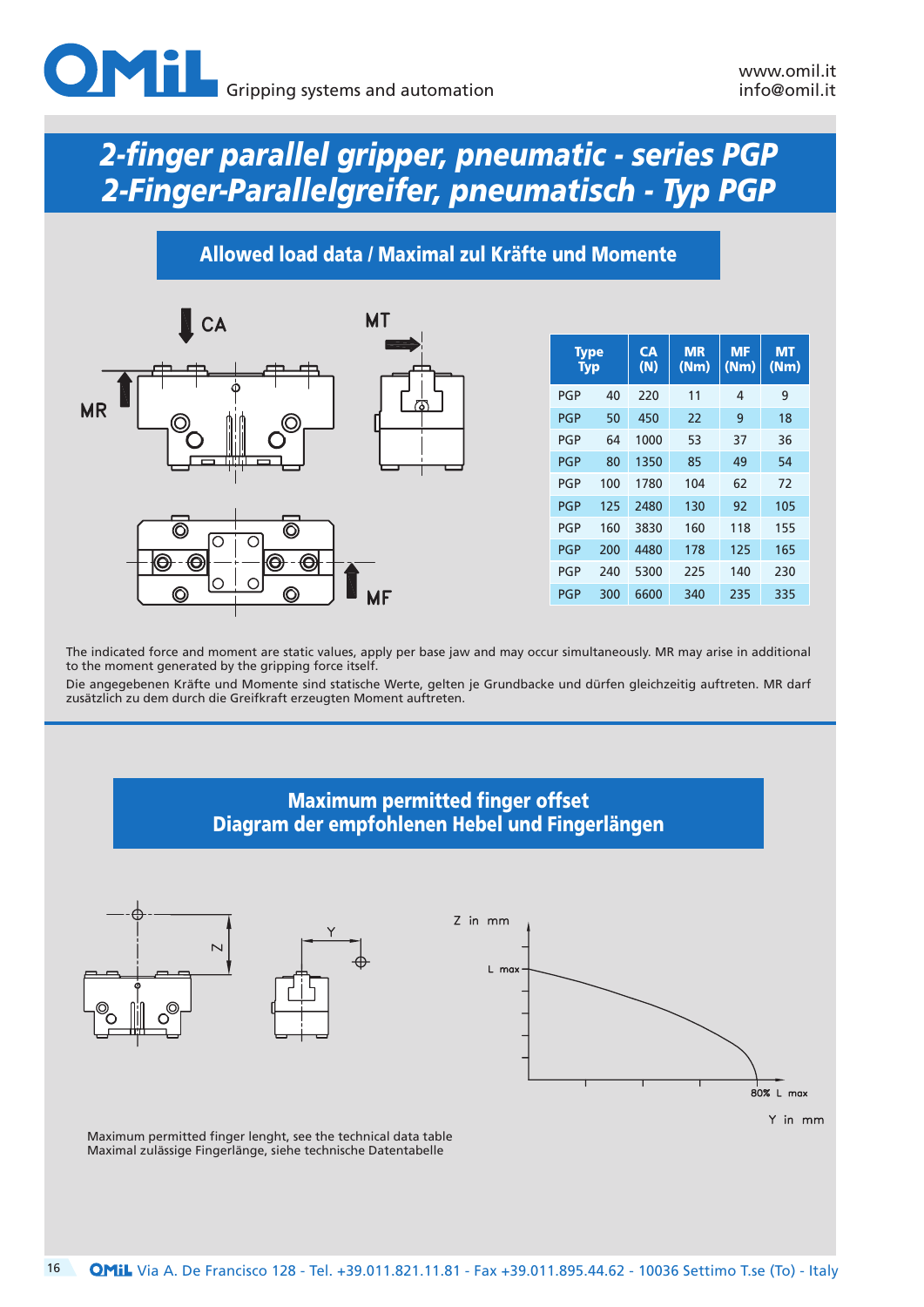![](_page_16_Picture_0.jpeg)

Electronic magnetic switches End position monitoring for mounting in the C-slot

> Elektronische Magnetschalter Endstellungsabfrage in C-Nut montiert

![](_page_16_Figure_6.jpeg)

### Magnetic position sensor code R01161 ON INQUIRY code TS Magnetischer Positionssensor Code R01161 ON INQUIRY code TS

SICK MPS 096TSTPO cable with plug, M8x1, PUR, 300 mm, range  $96 \pm 1$  mm.

SICK MPS 096TSTPO Kabel mit Stecker, M8x1, PUR, 300 mm, Bereich  $96 \pm 1$  mm.

Solution to control all the stroke of the gripper Lösung all den Hub des Greifers zu steuern

![](_page_16_Figure_11.jpeg)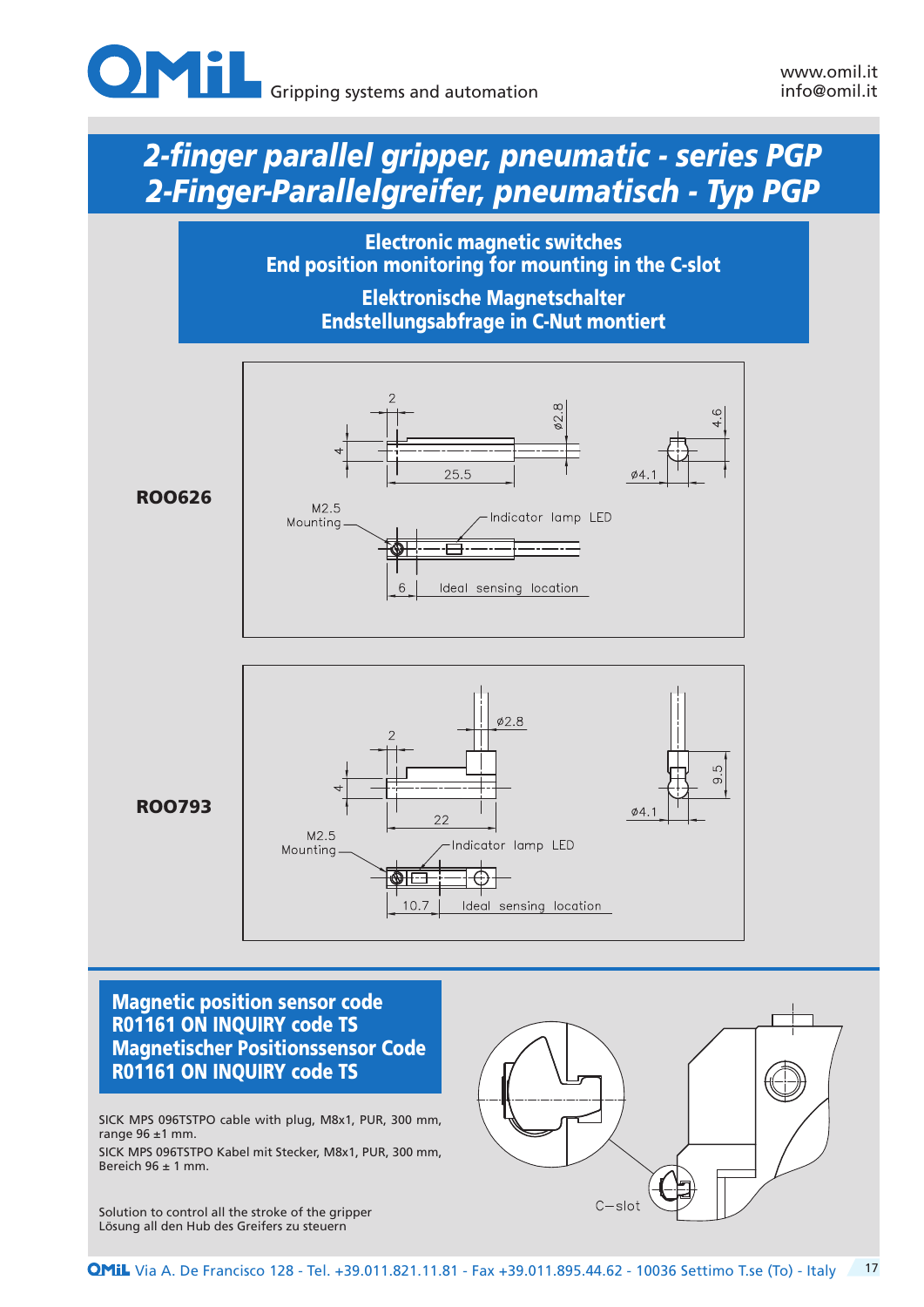![](_page_17_Picture_0.jpeg)

![](_page_17_Figure_3.jpeg)

![](_page_17_Figure_4.jpeg)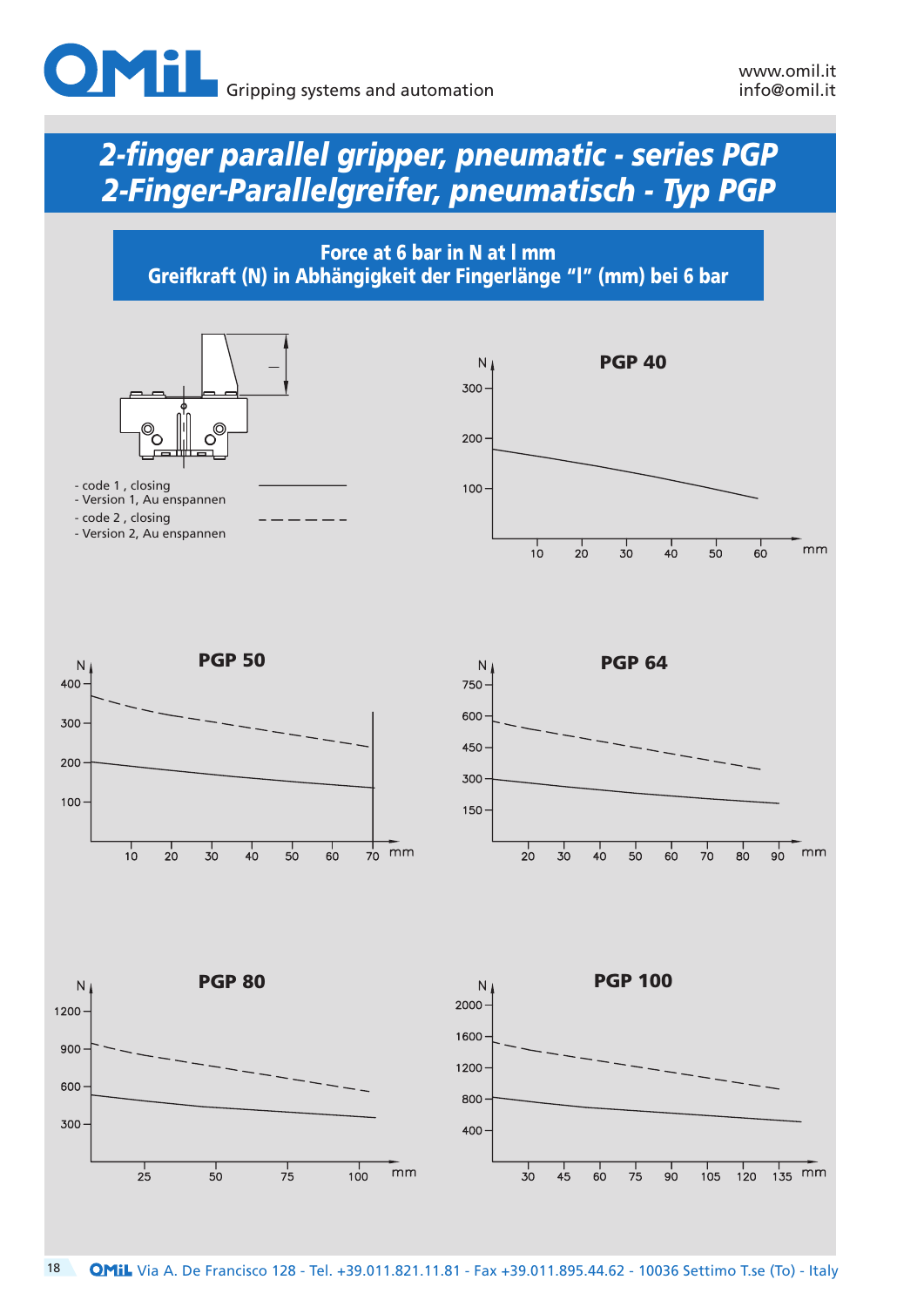![](_page_18_Picture_0.jpeg)

Force at 6 bar in N at l mm Greifkraft (N) in Abhängigkeit der Fingerlänge "l" (mm) bei 6 bar

![](_page_18_Figure_5.jpeg)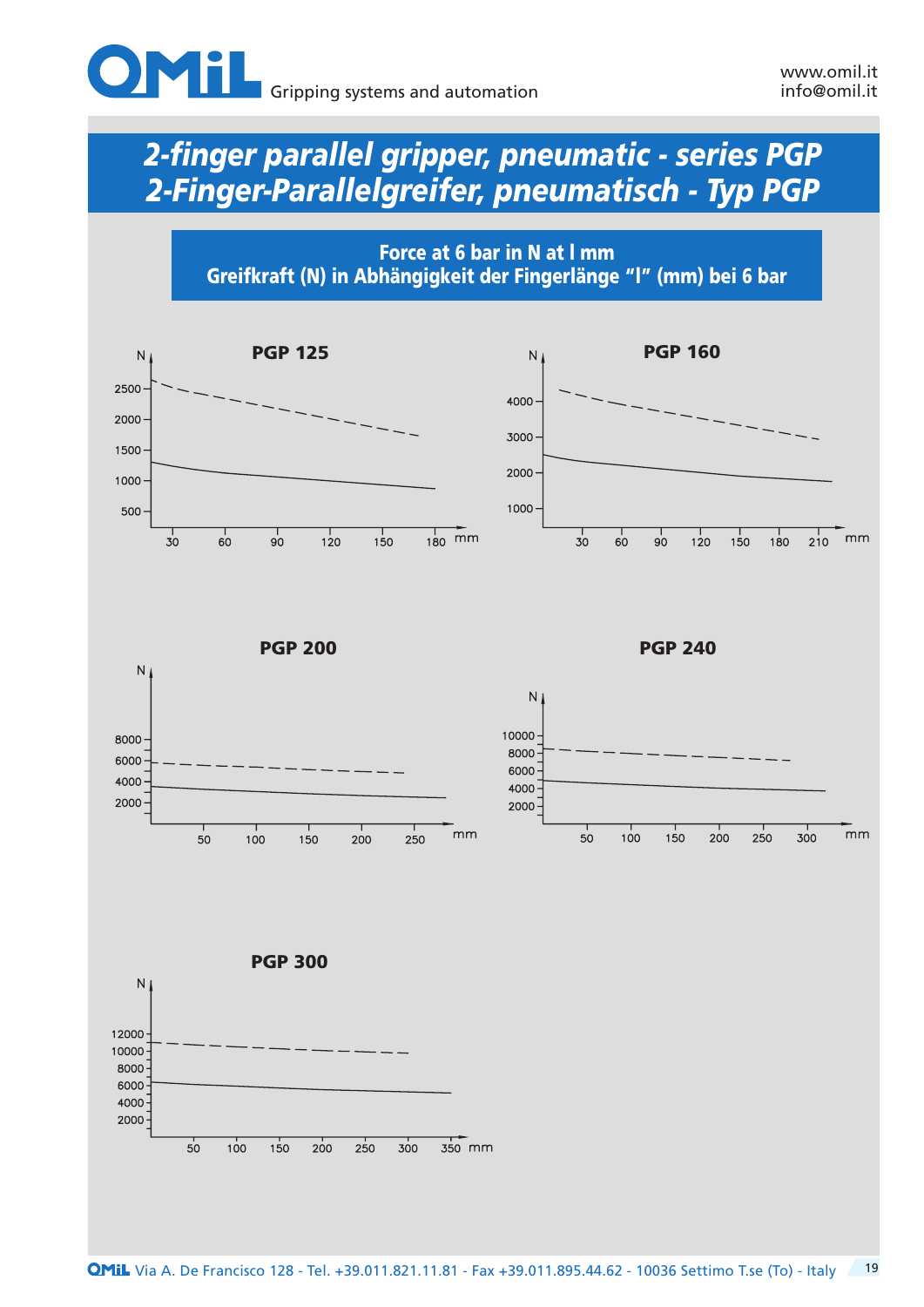### Quick-change Jaw System - Code TY Backenschnellwechselsysteme - Version TY

![](_page_19_Figure_4.jpeg)

![](_page_19_Figure_5.jpeg)

![](_page_19_Figure_6.jpeg)

**Base: TY-B + size Adapter: TY-A + size Each adapter Kit included n. 2 shaft Jedes adapter Kit enthält 2 Bolzen**

|           | <b>Type</b> |    |     |    |     |    |                 |      |    |    |                |    |     |                 |                |     | <b>Base</b>                                                 | <b>Weight</b><br>(kg)<br>. Adapter | <b>Max</b><br><b>Force</b><br>(N)  | <b>Max Torque</b><br><b>MR</b><br>(Nm)            |
|-----------|-------------|----|-----|----|-----|----|-----------------|------|----|----|----------------|----|-----|-----------------|----------------|-----|-------------------------------------------------------------|------------------------------------|------------------------------------|---------------------------------------------------|
|           | <b>Typ</b>  | A  | B   | ∼  | D   | E  | G               | н    | J  |    | M              | N  | P   | $\mathbf{o}$    | R              | CH  | <b>Eigenmasse</b><br>(Kg)<br><b>Basis</b><br><b>Adapter</b> |                                    | Max.<br>zul.<br><b>Kraft</b><br>N) | Max. zul.<br><b>Belastungs-</b><br>moment<br>(Nm) |
| <b>TY</b> | 50          | 17 | 23  | 12 | 5,5 | 20 | M <sub>3</sub>  | 9,1  | 8  | 5  | 1,5'           | 5  | 2,2 | M <sub>3</sub>  | 1,5            | 2,5 | 0,02                                                        | 0,002                              | 1050                               | 36                                                |
| <b>TY</b> | 64          | 22 | 28  | 13 | 7,5 | 24 | M <sub>4</sub>  | 10   | 6  | 6  | 2,2            | 6  | 2,5 | M <sub>4</sub>  | 1,5            | 3   | 0,04                                                        | 0,005                              | 1535                               | 89                                                |
| <b>TY</b> | 80          | 28 | 32  | 16 | 8   | 28 | M <sub>5</sub>  | 10,5 | 9  | 8  | $\overline{2}$ | 8  | 2,5 | M <sub>5</sub>  | $\overline{2}$ | 3   | 0,08                                                        | 0,011                              | 3250                               | 168                                               |
| <b>TY</b> | 100         | 35 | 40  | 20 | 10  | 34 | M <sub>6</sub>  | 15,5 | 12 | 10 | 2,5            | 10 | 3   | M <sub>6</sub>  | $\overline{2}$ | 4   | 0,1                                                         | 0,024                              | 5900                               | 312                                               |
| <b>TY</b> | 125         | 42 | 50  | 24 | 13  | 42 | M <sub>6</sub>  | 15,5 | 12 | 10 | 2,5            | 10 | 3   | M6              | $\overline{2}$ | 5   | 0,27                                                        | 0,046                              | 8450                               | 442                                               |
| <b>TY</b> | 160         | 52 | 68  | 32 | 18  | 50 | M10             | 19,5 | 18 | 14 | 3,4            | 14 | 4   | M10             | 0,5            | 8   | 0,48                                                        | 0,077                              | 16090                              | 936                                               |
| <b>TY</b> | 200         | 75 | 78  | 40 | 19  | 60 | M <sub>12</sub> | 19,5 | 17 | 16 | 3,5            | 16 | 4   | M <sub>12</sub> |                | 8   | 0,9                                                         | 0,16                               | 18330                              | 1316                                              |
| <b>TY</b> | 240         | 85 | 98  | 44 | 27  | 80 | M <sub>12</sub> | 30   | 21 | 16 | 3,7            | 16 | 4   | M <sub>12</sub> | $\overline{2}$ | 12  | 1,5                                                         | 0,3                                | 28000                              | 2090                                              |
| <b>TY</b> | 300         | 95 | 104 | 46 | 29  | 85 | M <sub>16</sub> | 30   | 27 | 22 | 6              | 22 | 6   | M <sub>16</sub> | 3              | 12  | $\overline{2}$                                              | 0,41                               | 37300                              | 3250                                              |

The TY quick-change jaw system enables top jaws to be changed on the gripper manually and rapidly. An adapter (TY-A) and a base (TY-B) are required for each gripper jaw. TheTY consists of a base, which is stationary fixed with the gripper, and two adapter pins, which are to be fastened at the top jaw, which is to be exchanged. The form-fit locking mechanism ensures a fast exchange of the gripper fingers. The evenness in height of the BASE is +/- 0,05 mm and

the replacement accuracy of a top jaw in connection with the ADAPTER is +/-0,02 mm.

Attention at the max. permissible finger length and the permissible load values for the gripper used. Caution: the locking surfaces must keep free of grease and oil.

Das Schnellwechselsystem TY ermöglicht den manuellen und schnellen Wechsel der Aufsatzbacken am Greifer. Ein Adapter (TY-A) und eine Basis (TY-B) werden für jede Greiferbacke benötigt. Das TY besteht aus einer Basis, die fest mit dem Greifer verschraubt wird, und zwei Adapterzapfen, die an die zu wechselnden Aufsatzbacken befestigt werden. Die formschlüssige Verriegelungsmechanik gewährleistet den schnellen Austausch der Greiferfinger.

Die Höhengleichheit der BASE liegt bei +/- 0,05 mm und die Austauschgenauigkeit einer Aufsatzbacke in Verbindung mit den ADAPTER bei +/-0,02 mm.

Unabhängig davon sind auf die max. zulässigen Fingerlänge sowie die zulässigen Belastungswerte des eingesetzten Greifers zu achten. Achtung: Verriegelungsflächen müssen frei von Fetten und Ölen bleiben!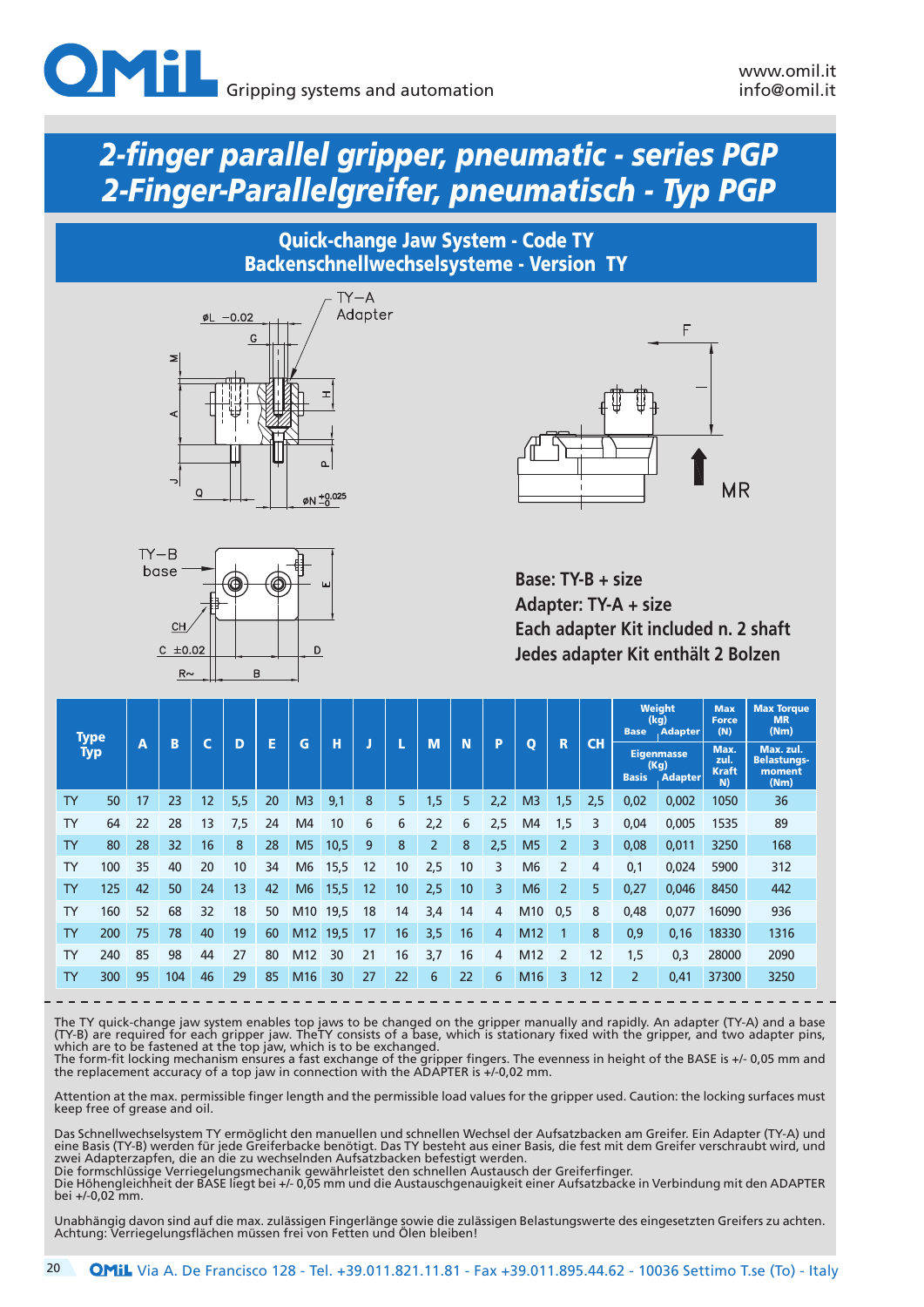![](_page_20_Picture_0.jpeg)

![](_page_20_Figure_4.jpeg)

![](_page_20_Figure_5.jpeg)

![](_page_20_Figure_6.jpeg)

![](_page_20_Figure_7.jpeg)

![](_page_20_Figure_8.jpeg)

Max permitted range Max zulässige Reichweite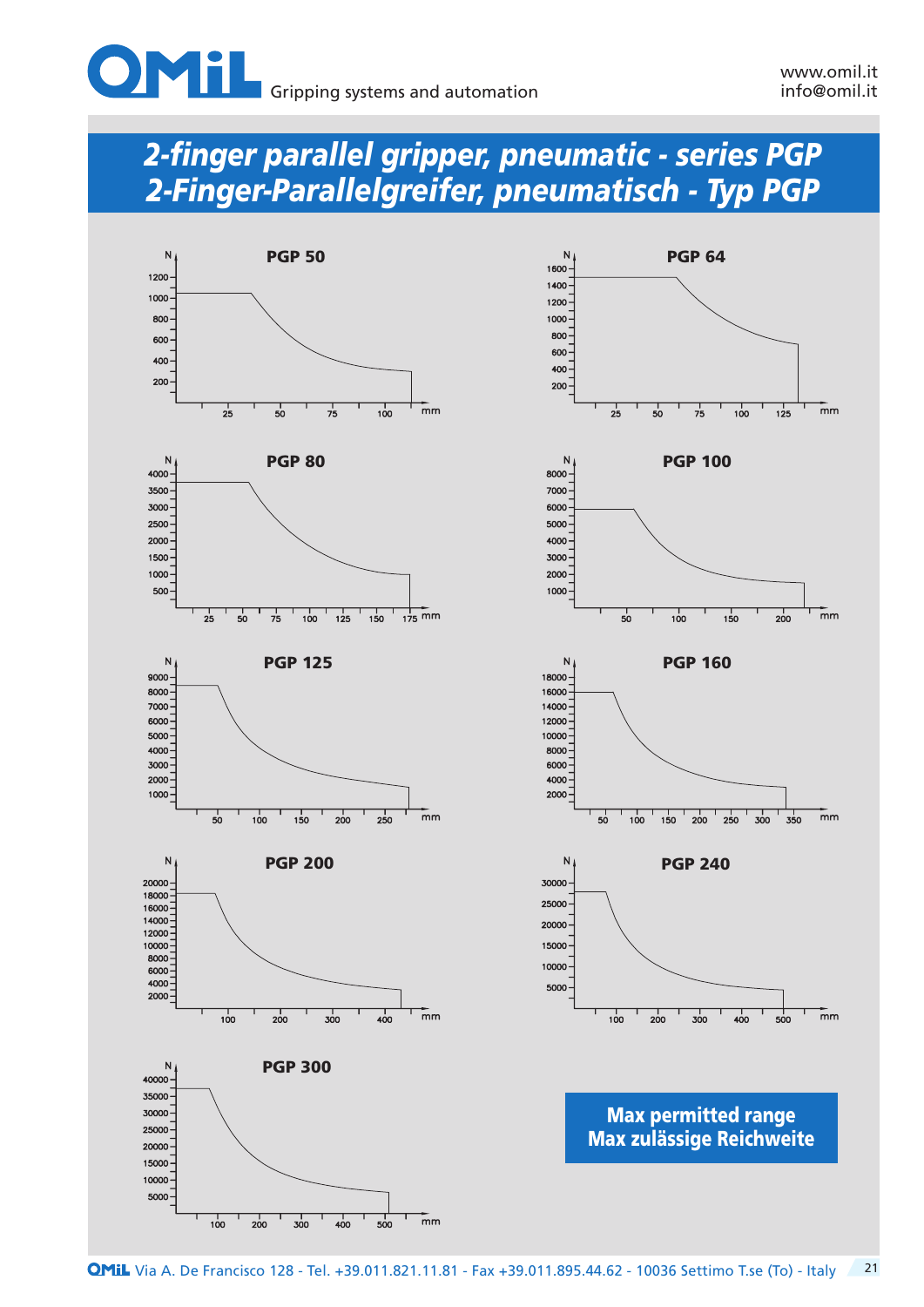#### Universal intermediate jaw - Code JUS Universelle Zwischenbacke - Version JUS

![](_page_21_Figure_4.jpeg)

![](_page_21_Figure_5.jpeg)

| <b>Type</b> |     | $\overline{\mathbf{A}}$ | <b>B</b>     |              | D  | E               | G               | н               | J                       | L  | M  | N               | $\mathbf{o}$ | R         |              |                 | ū                      |     | <b>Grid</b>    | <b>Strokel</b> |
|-------------|-----|-------------------------|--------------|--------------|----|-----------------|-----------------|-----------------|-------------------------|----|----|-----------------|--------------|-----------|--------------|-----------------|------------------------|-----|----------------|----------------|
| <b>Typ</b>  |     |                         |              |              |    |                 |                 |                 |                         |    |    |                 |              |           |              |                 |                        | z   | Rastermaß      | <b>Hub</b>     |
| <b>JUS</b>  |     |                         | 40 21.5 41.5 | - 21         | 24 |                 | 4 M2,5 5,5      |                 | 2                       | 8  | 16 | 7               |              | $5,5$ 3.2 | 10           | 14              | 020                    | 2,1 |                | 20             |
| <b>JUS</b>  | 50  | 26                      | 58           | 25           | 30 | 5               | M3              | 5,5             | $\overline{2}$          | 12 | 16 | 9               | 6, 5         | 3,2       | 10,5         | 14 <sup>1</sup> | $-0.532.5$ 2.4         |     | 1,5            | 33             |
| <b>JUS</b>  | 64  | 29                      | 63.5 31      |              | 36 | 6               | M4              | 8,5             | $2,5$ 13                |    | 16 | 10              | 8            | 4,2       | -11          | 14              | $0, 833, 8$ 2.9        |     | 1,5            | 33             |
| <b>JUS</b>  | 80  | 34                      | 79           | 34,5         | 42 | 8               | M <sub>5</sub>  | 10 <sup>°</sup> | 2,5                     | 16 | 20 | 14              | 9,5          | 5,2       | 13           |                 | $14,5$ 0,544,5         | 3,9 | $\overline{2}$ | 44             |
| JUS         | 100 | 39                      |              | 96.5 39.5 47 |    | 10 <sup>°</sup> | M <sub>6</sub>  | 12              | 3                       | 20 | 20 | $16,5$ 10,5 6,6 |              |           | <b>10</b>    |                 | $14,5$ 1,356,3         | 3,9 | 2,5            | 55             |
| <b>JUS</b>  | 125 | 42                      | $111,5$ 43   |              | 52 | 10 <sup>°</sup> |                 | M6 12,5         | $\overline{\mathbf{3}}$ | 24 | 20 | 20              | 11           | 6,6       |              |                 | $16$ 14,5 -1,270,8 3,9 |     | 3              | 72             |
| <b>JUS</b>  | 160 | 58                      |              | 142 52,5 56  |    | 14              | M <sub>10</sub> | 17              | 4                       | 32 | 20 | 20              | 17           |           | 10,2 12,5 15 |                 | 282                    | 4,9 | 4              | 80             |
| <b>JUS</b>  | 200 | 68                      | 182          | 63           | 70 |                 | 16 M12 17,5     |                 | $\overline{4}$          | 40 | 34 | 30              | 19           | 12,5      | 18           | 17,5            | 1113                   | 4,9 |                | 112            |

![](_page_21_Figure_7.jpeg)

| <b>Type</b> |     | <b>Weight (kg)</b><br><b>Base Adapter</b> | <b>Max</b><br>Force (N)       | <b>Max Torque</b><br>MR (Nm)                   |
|-------------|-----|-------------------------------------------|-------------------------------|------------------------------------------------|
| <b>Typ</b>  |     | Eigenmasse (Kg)<br><b>Basis Adapter</b>   | max. zul.<br><b>Kraft (N)</b> | max. zul.<br><b>Belastungs-</b><br>moment (Nm) |
| <b>JUS</b>  | 40  | 0.04                                      | 130                           | 4.5                                            |
| <b>JUS</b>  | 50  | 0,07                                      | 160                           | 8.5                                            |
| <b>JUS</b>  | 64  | 0,11                                      | 300                           | 16                                             |
| <b>JUS</b>  | 80  | 0,17                                      | 500                           | 35                                             |
| <b>JUS</b>  | 100 | 0.26                                      | 800                           | 65                                             |
| <b>JUS</b>  | 125 | 0,35                                      | 1300                          | 135                                            |
| <b>JUS</b>  | 160 | 0,62                                      | 1800                          | 235                                            |
| <b>JUS</b>  | 200 | 1,18                                      | 2600                          | 450                                            |

The universal intermediate jaw allow fast tool-free and reliable plugging and shifting of top jaws at the gripper. Tool-free adjustment and clamping for an easy and fast conversion. Material: Aluminium alloy, anodized. The two-piece intermediate jaw allows fast exchange of the top.

Attention at the max. permissible finger length and the permissible load values for the gripper used. Caution: the locking surfaces must keep free og grease and oil

Die universelle Zwischenbacke ermöglicht ein schnelles werkzeugloses und zuverlässiges Stecken und Verschieben der Aufsatzbacken am Greifer. Werkzeugloses Verstellen und Klemmen für einfachstes und schnelles Umrüsten. Material: Aluminiumlegierung, eloxiert. Die zweiteilige Zwischenbacke ermöglicht den schnellen Aufsatzwechsel.

Unabhängig davon sind auf die max. zulässigen Fingerlänge sowie die zulässigen Belastungswerte des eingesetzten Greifers zu achten. Achtung: Verriegelungsflächen müssen frei von Fetten und Ölen bleiben!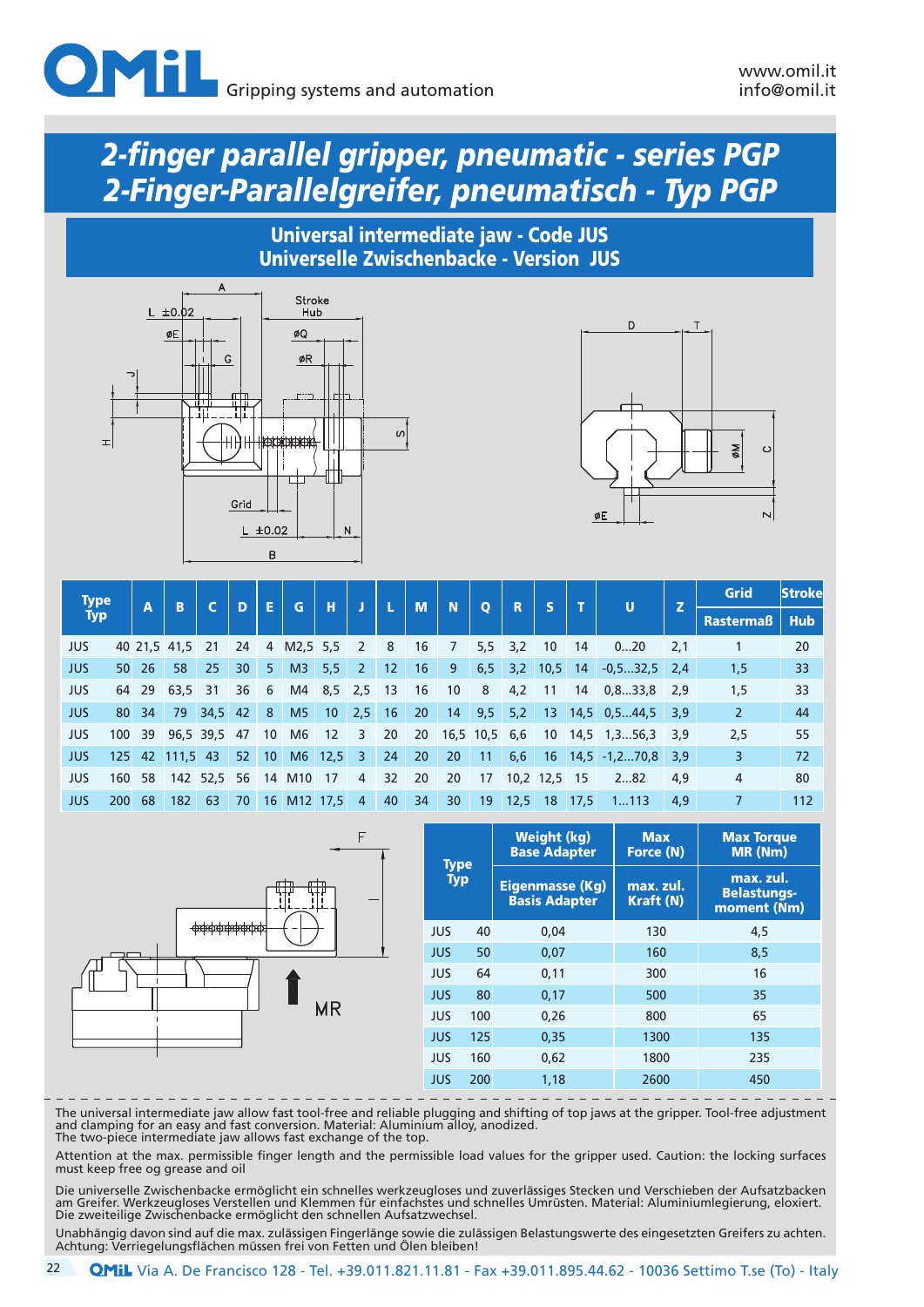![](_page_22_Picture_0.jpeg)

![](_page_22_Figure_4.jpeg)

![](_page_22_Figure_5.jpeg)